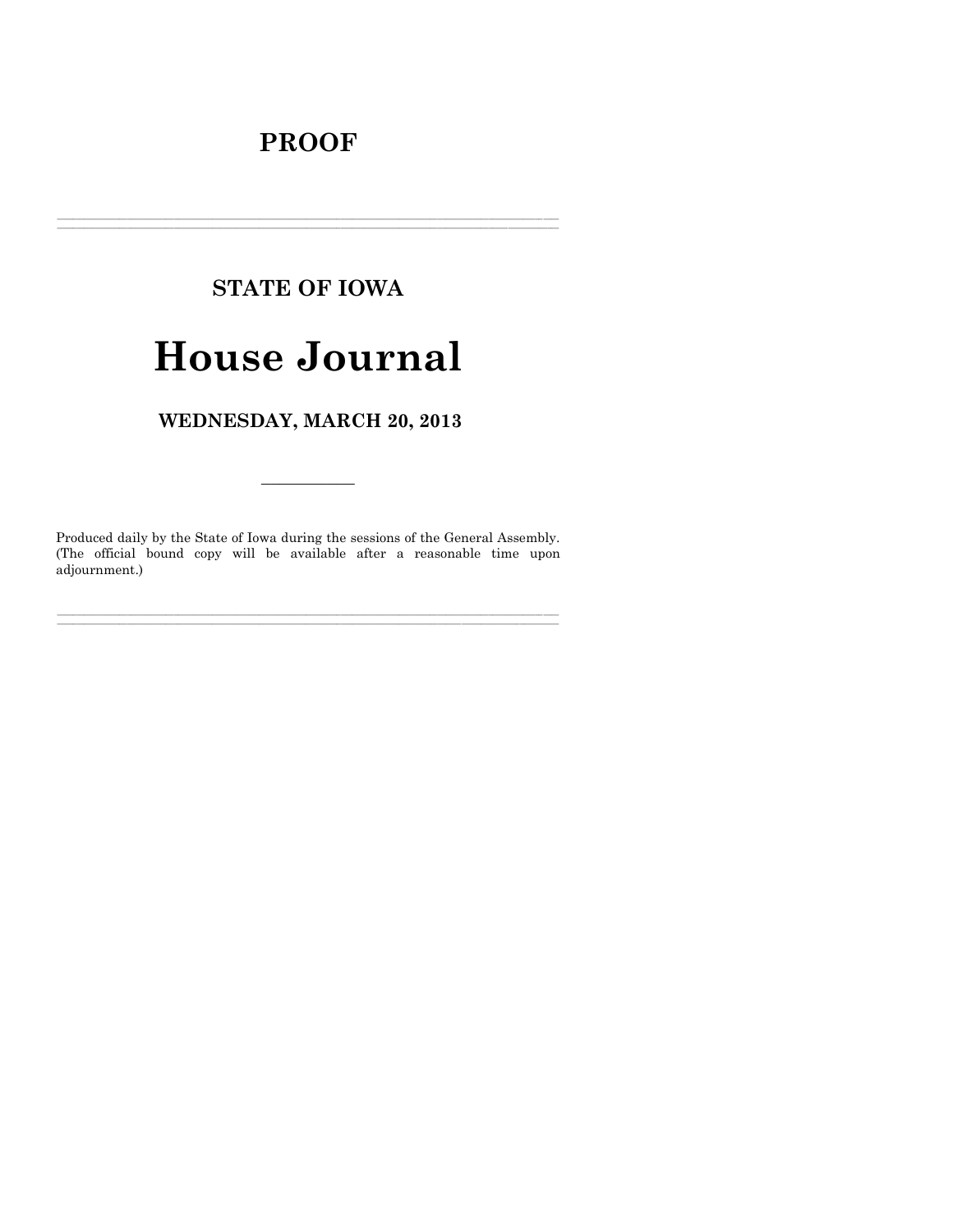## **JOURNAL OF THE HOUSE**

Sixty-sixth Calendar Day - Forty-third Session Day

Hall of the House of Representatives Des Moines, Iowa, Wednesday, March 20, 2013

The House met pursuant to adjournment at 8:32 a.m., Speaker Paulsen in the chair.

Prayer was offered by Reverend Chuck Lane, Trinity Episcopal Parish, Waterloo. He was the guest of Representative Berry of Black Hawk County.

#### PLEDGE OF ALLEGIANCE

The Oskaloosa String Ensemble played America the Beautiful. They were the guest of Representative Vander Linden of Mahaska.

The Journal of Tuesday, March 19, 2013, was approved.

#### ADOPTION OF [HOUSE RESOLUTION 32](http://coolice.legis.state.ia.us/Cool-ICE/default.asp?Category=billinfo&Service=Billbook&frame=1&GA=85&hbill=HR32)

M. Smith of Marshall asked and received unanimous consent for the immediate consideration of **[House Resolution 32,](http://coolice.legis.state.ia.us/Cool-ICE/default.asp?Category=billinfo&Service=Billbook&frame=1&GA=85&hbill=HR32)** a resolution recognizing Representative David E. Heaton as the 2012 recipient of the Herbert Hoover Uncommon Public Service Award, and moved its adoption.

The motion prevailed and the resolution was adopted.

#### SPECIAL PRESENTATION

Upmeyer of Cerro Gordo introduced to the House, former governor, Robert D. Ray.

The House rose and expressed its welcome.

On motion by Upmeyer of Cerro Gordo, the House was recessed at 9:09 a.m., until 2:00 p.m.

#### AFTERNOON SESSION

The House reconvened at 2:09 p.m., Speaker Paulsen in the chair.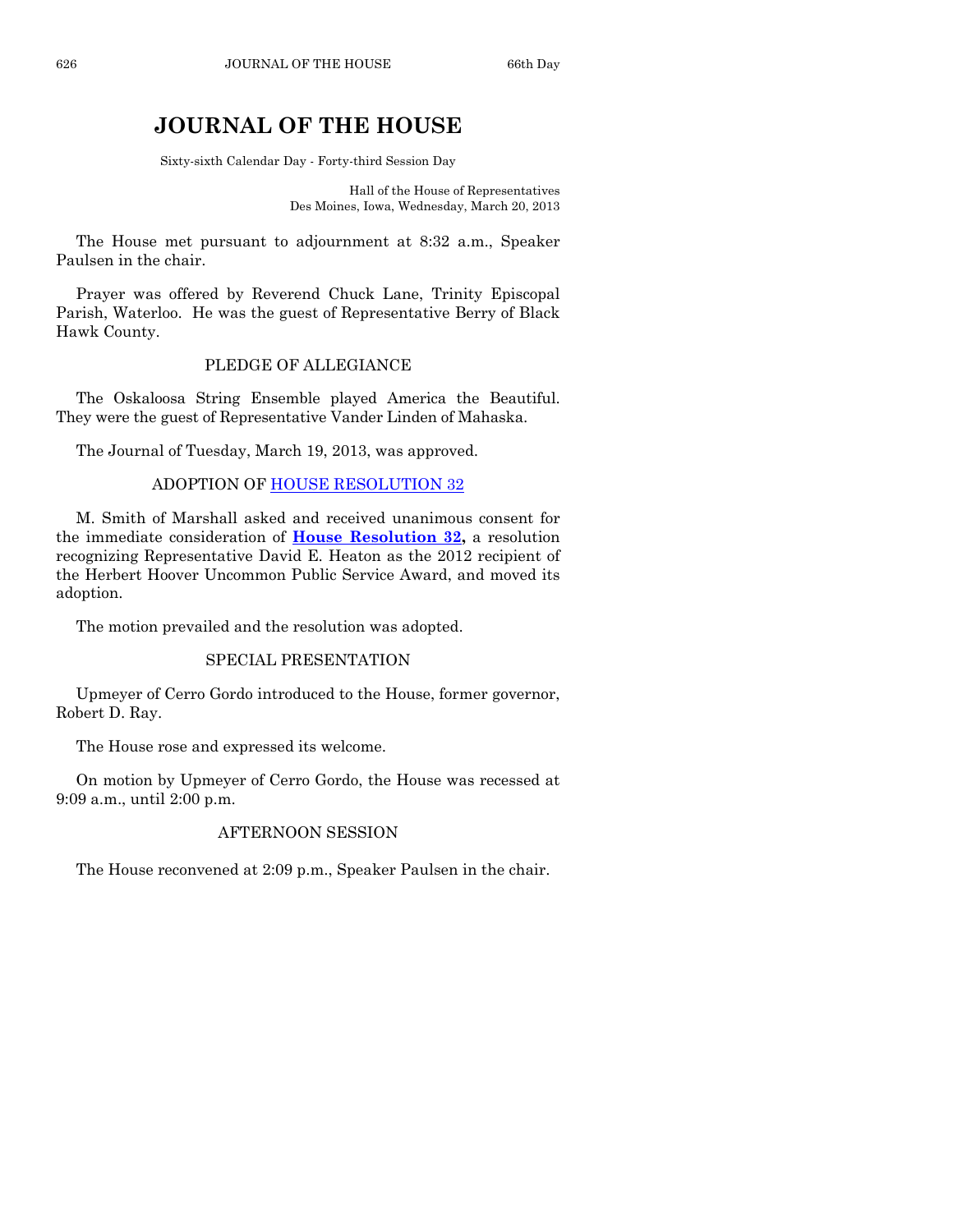#### MESSAGES FROM THE SENATE

The following messages were received from the Senate:

Mr. Speaker: I am directed to inform your honorable body that the Senate has on March 20, 2013, passed the following bill in which the concurrence of the Senate was asked:

[House File 469,](http://coolice.legis.state.ia.us/Cool-ICE/default.asp?Category=billinfo&Service=Billbook&frame=1&GA=85&hbill=HF469) a bill for an act relating to business corporations, including by providing for their organization and operation; providing for the relationship between shareholders, directors, and officers; and including effective date provisions.

Also: That the Senate has on March 20, 2013, amended and passed the following bill in which the concurrence of the Senate was asked:

[House File 488,](http://coolice.legis.state.ia.us/Cool-ICE/default.asp?Category=billinfo&Service=Billbook&frame=1&GA=85&hbill=HF488) a bill for an act concerning the alcoholic beverages division of the department of commerce and alcoholic beverage control, and making penalties applicable.

Also: That the Senate has on March 20, 2013, passed the following bill in which the concurrence of the House is asked:

[Senate File 304,](http://coolice.legis.state.ia.us/Cool-ICE/default.asp?Category=billinfo&Service=Billbook&frame=1&GA=85&hbill=SF304) a bill for an act concerning public safety by establishing a public safety training and equipment trust fund, making appropriations to the fund, providing for a public safety training and facilities task force, and making appropriations.

Also: That the Senate has on March 20, 2013, passed the following bill in which the concurrence of the House is asked:

[Senate File 366,](http://coolice.legis.state.ia.us/Cool-ICE/default.asp?Category=billinfo&Service=Billbook&frame=1&GA=85&hbill=SF366) a bill for an act relating to radon control and making penalties applicable.

Also: That the Senate has on March 20, 2013, passed the following bill in which the concurrence of the House is asked:

[Senate File 380,](http://coolice.legis.state.ia.us/Cool-ICE/default.asp?Category=billinfo&Service=Billbook&frame=1&GA=85&hbill=SF380) a bill for an act authorizing charitable auctions for alcoholic spirits.

Also: That the Senate has on March 20, 2013, passed the following bill in which the concurrence of the House is asked:

[Senate File 387,](http://coolice.legis.state.ia.us/Cool-ICE/default.asp?Category=billinfo&Service=Billbook&frame=1&GA=85&hbill=SF387) a bill for an act relating to a city's authority to issue debt, including authorization to use city reserve funds as a loan payable from the debt service fund for certain general obligation bond projects.

Also: That the Senate has on March 20, 2013, passed the following bill in which the concurrence of the House is asked:

[Senate File 422,](http://coolice.legis.state.ia.us/Cool-ICE/default.asp?Category=billinfo&Service=Billbook&frame=1&GA=85&hbill=SF422) a bill for an act relating to the amount of the earned income tax credit and including retroactive applicability provisions.

MICHAEL E. MARSHALL, Secretary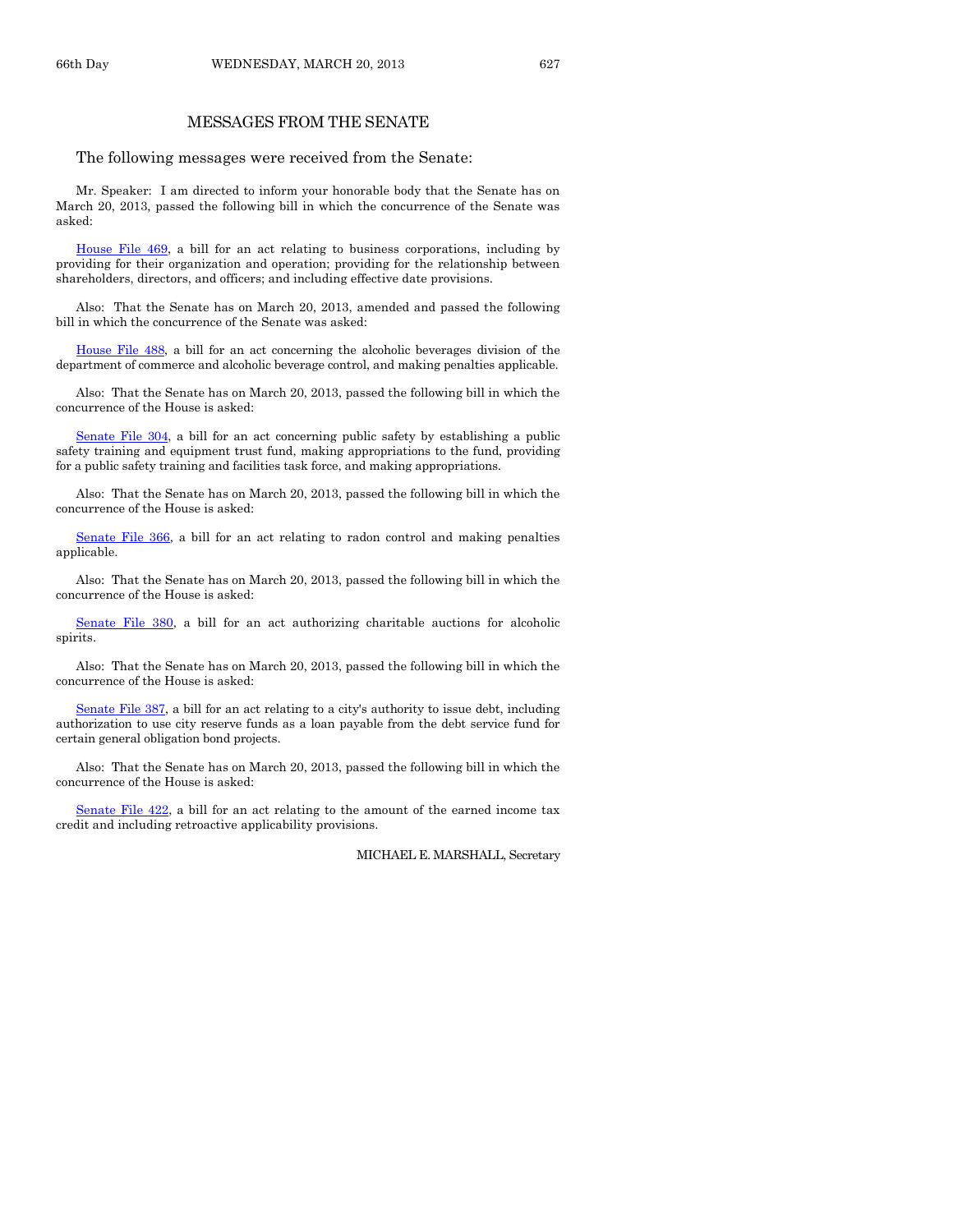#### INTRODUCTION OF BILL

**[House File 610,](http://coolice.legis.state.ia.us/Cool-ICE/default.asp?Category=billinfo&Service=Billbook&frame=1&GA=85&hbill=HF610)** by Hall, a bill for an act establishing a school bus stop arm camera pilot program.

Read first time and referred to committee on **Education.**

### SENATE MESSAGES CONSIDERED

**[Senate Joint Resolution 9,](http://coolice.legis.state.ia.us/Cool-ICE/default.asp?Category=billinfo&Service=Billbook&frame=1&GA=85&hbill=SJR9)** by committee on Commerce, a joint resolution to extend the time for offerors to respond to the Iowa telecommunications and technology commission's request for proposals for the sale or lease of the Iowa communications network, and including effective date and retroactive applicability provisions.

Read first time and referred to committee on **Commerce.**

**[Senate File 304,](http://coolice.legis.state.ia.us/Cool-ICE/default.asp?Category=billinfo&Service=Billbook&frame=1&GA=85&hbill=SF304)** by committee on Judiciary, a bill for an act concerning public safety by establishing a public safety training and equipment trust fund, making appropriations to the fund, providing for a public safety training and facilities task force, and making appropriations.

Read first time and referred to committee on **Public Safety.**

**[Senate File 366,](http://coolice.legis.state.ia.us/Cool-ICE/default.asp?Category=billinfo&Service=Billbook&frame=1&GA=85&hbill=SF366)** by committee on State Government, a bill for an act relating to radon control and making penalties applicable.

Read first time and referred to committee on **Local Government.**

**[Senate File 380,](http://coolice.legis.state.ia.us/Cool-ICE/default.asp?Category=billinfo&Service=Billbook&frame=1&GA=85&hbill=SF380)** by committee on State Government, a bill for an act authorizing charitable auctions for alcoholic spirits.

Read first time and referred to committee on **State Government.**

**[Senate File 387,](http://coolice.legis.state.ia.us/Cool-ICE/default.asp?Category=billinfo&Service=Billbook&frame=1&GA=85&hbill=SF387)** by committee on State Government, a bill for an act relating to a city's authority to issue debt, including authorization to use city reserve funds as a loan payable from the debt service fund for certain general obligation bond projects.

Read first time and referred to committee on **Local Government.**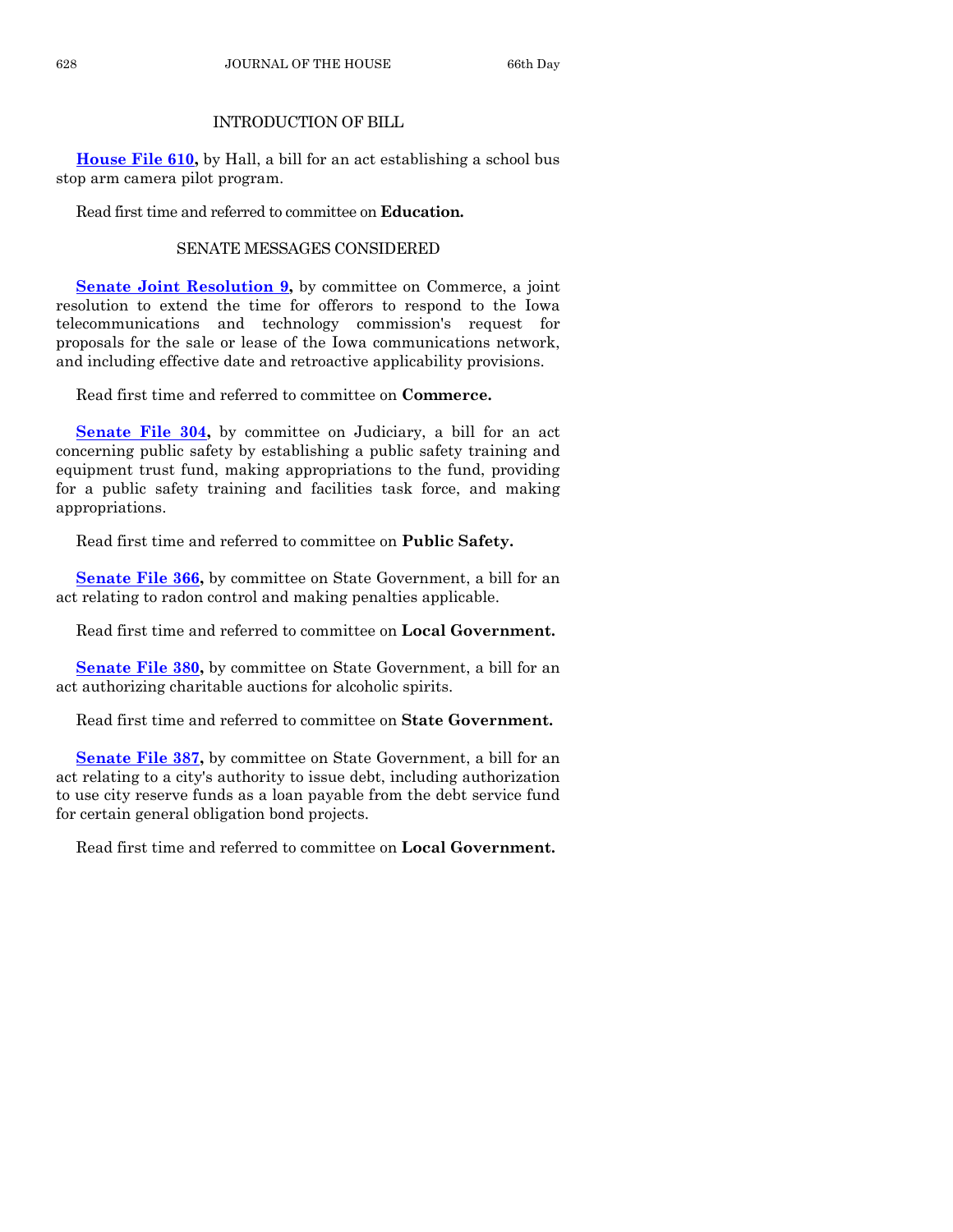**[Senate File 422,](http://coolice.legis.state.ia.us/Cool-ICE/default.asp?Category=billinfo&Service=Billbook&frame=1&GA=85&hbill=SF422)** by committee on Ways and Means, a bill for an act relating to the amount of the earned income tax credit and including retroactive applicability provisions.

Read first time and referred to committee on **Ways and Means.**

The House stood at ease at 2:11 p.m., until the fall of the gavel.

The House resumed session at 3:54 p.m., Rogers of Black Hawk in the chair.

#### QUORUM CALL

A non-record roll call was requested to determine that a quorum was present. The vote revealed ninety-one members present, nine absent.

Speaker Paulsen in the chair at 4:07 p.m.

#### CONSIDERATION OF BILLS Appropriations Calendar

**[House File 602,](http://coolice.legis.state.ia.us/Cool-ICE/default.asp?Category=billinfo&Service=Billbook&frame=1&GA=85&hbill=HF602)** a bill for an act relating to transportation and other infrastructure-related appropriations to the department of transportation, including allocation and use of moneys from the road use tax fund and the primary road fund, was taken up for consideration.

Huseman of Cherokee moved that the bill be read a last time now and placed upon its passage which motion prevailed and the bill was read a last time.

On the question "Shall the bill pass?"  $(H.F. 602)$  $(H.F. 602)$ 

The ayes were, 97:

| Abdul-Samad | Alons         | Anderson  | Bacon     |
|-------------|---------------|-----------|-----------|
| Baltimore   | Baudler       | Bearinger | Berry     |
| Brandenburg | <b>Byrnes</b> | Cohoon    | Costello  |
| Cownie      | Dawson        | Devoe     | Dolecheck |
| Drake       | Dunkel        | Fisher    | Forbes    |
| Forristall  | Frv           | Gaines    | Garrett   |
| Gaskill     | Gassman       | Grassley  | Hagenow   |
| Hall        | Hanson        | Hanusa    | Heartsill |
| Heaton      | Heddens       | Hein      | Hess      |
|             |               |           |           |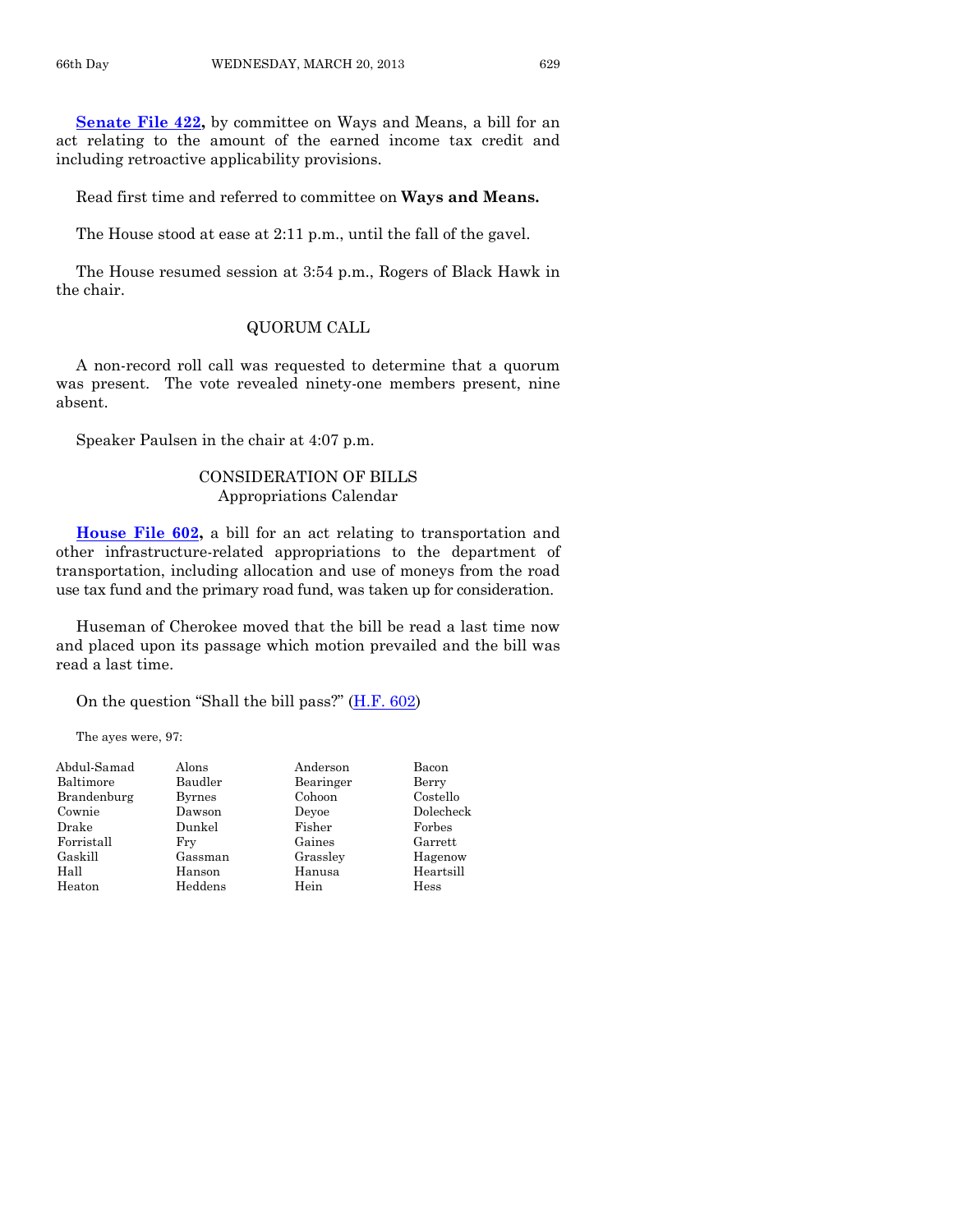| Highfill                 | Hunter    | Huseman           | Isenhart   |
|--------------------------|-----------|-------------------|------------|
| Jacoby                   | Jorgensen | Kajtazovic        | Kaufmann   |
| Kearns                   | Kelley    | Klein             | Koester    |
| Kressig                  | Landon    | Lensing           | Lofgren    |
| Lundby                   | Lykam     | Mascher           | Maxwell    |
| Miller, H.               | Moore     | Muhlbauer         | Murphy     |
| Oldson                   | Olson, S. | Olson, T.         | Ourth      |
| Pettengill               | Prichard  | Rayhons           | Riding     |
| Rogers                   | Ruff      | Running-Marquardt | Salmon     |
| Sands                    | Schultz   | Shaw              | Sheets     |
| Smith, J.                | Smith, M. | Soderberg         | Staed      |
| Stanerson                | Steckman  | Stutsman          | Taylor, R. |
| Taylor, T.               | Thede     | Thomas            | Upmeyer    |
| Vander Linden            | Watts     | Wessel-Kroeschell | Winckler   |
| Windschitl               | Wolfe     | Wood              | Worthan    |
| Mr. Speaker              |           |                   |            |
| Paulsen                  |           |                   |            |
| The nays were, none.     |           |                   |            |
| Absent or not voting, 3: |           |                   |            |

McCarthy Miller, L. Olson, R.

The bill having received a constitutional majority was declared to have passed the House and the title was agreed to.

**[House File 603,](http://coolice.legis.state.ia.us/Cool-ICE/default.asp?Category=billinfo&Service=Billbook&frame=1&GA=85&hbill=HF603)** a bill for an act relating to and making appropriations to certain state departments, agencies, funds, and certain other entities, providing for regulatory authority, and other properly related matters, was taken up for consideration.

Isenhart of Dubuque offered amendment H–[1187](http://coolice.legis.state.ia.us/Cool-ICE/default.asp?Category=billinfo&Service=Billbook&frame=1&GA=85&hbill=H1187) filed by him and moved its adoption.

```
Amendment H–1187 lost.
```
Hunter of Polk offered amendment  $H-1172$  $H-1172$  filed by him and moved its adoption.

Roll call was requested by Hunter of Polk and Mascher of Johnson.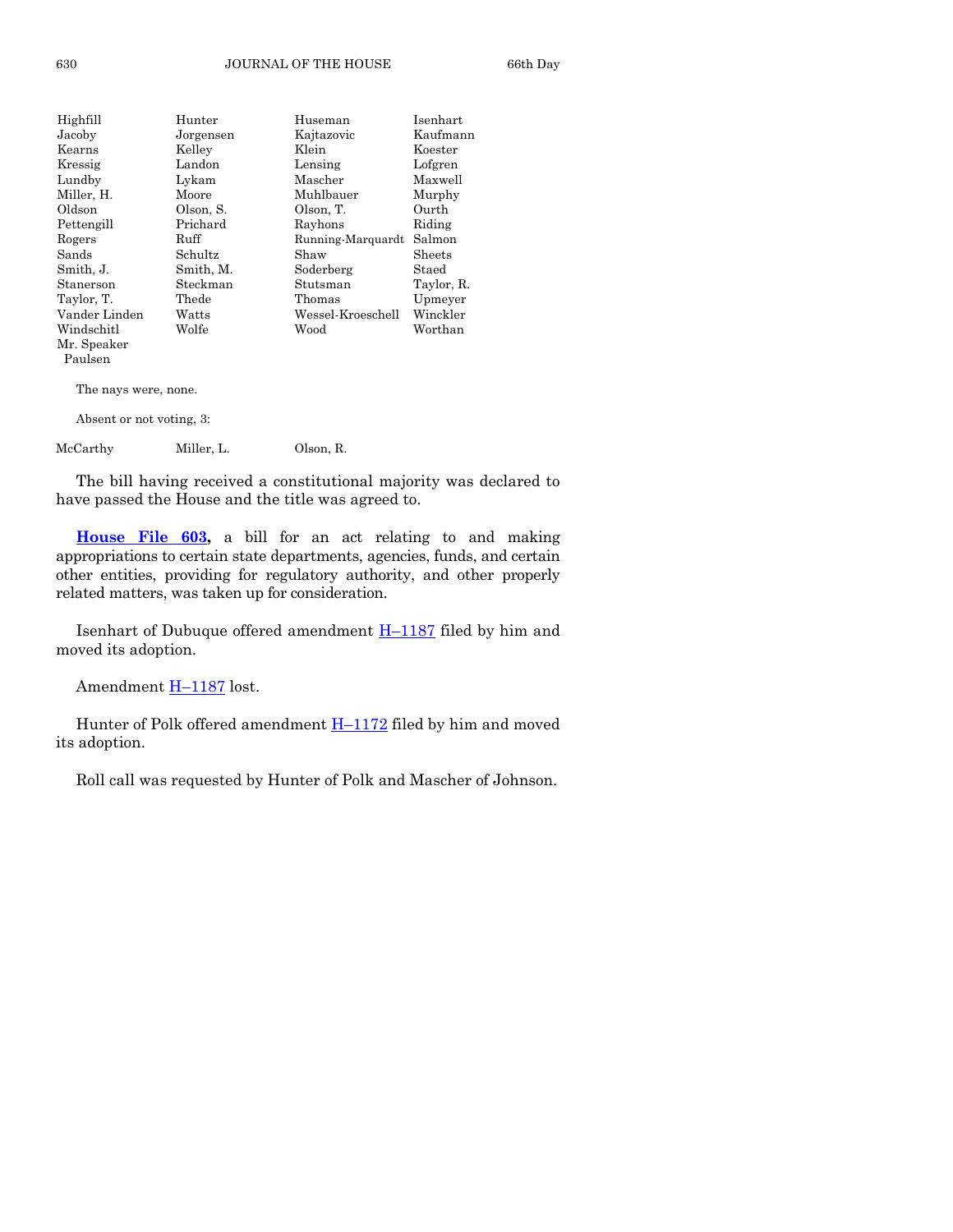The ayes were, 46:

| Abdul-Samad | Anderson   | Bearinger         | Berry      |
|-------------|------------|-------------------|------------|
| Cohoon      | Dawson     | Dunkel            | Forbes     |
| Gaines      | Gaskill    | Hagenow           | Hall       |
| Hanson      | Heddens    | Hunter            | Isenhart   |
| Jacoby      | Kajtazovic | Kearns            | Kelley     |
| Kressig     | Lensing    | Lundby            | Lykam      |
| Mascher     | Miller, H. | Muhlbauer         | Murphy     |
| Oldson      | Olson, T.  | Ourth             | Prichard   |
| Riding      | Ruff       | Running-Marquardt | Smith, M.  |
| Staed       | Steckman   | Stutsman          | Taylor, T. |
| Thede       | Thomas     | Wessel-Kroeschell | Winckler   |
| Wolfe       | Wood       |                   |            |

The nays were, 51:

| Alons                    | Bacon         | Baltimore      | Baudler   |
|--------------------------|---------------|----------------|-----------|
| Brandenburg              | <b>Byrnes</b> | Costello       | Cownie    |
| Devoe                    | Dolecheck     | Drake          | Fisher    |
| Forristall               | Frv           | $\rm{Garrett}$ | Gassman   |
| Grassley                 | Hanusa        | Heartsill      | Heaton    |
| Hein                     | Hess          | Highfill       | Huseman   |
| Jorgensen                | Kaufmann      | Klein          | Koester   |
| Landon                   | Lofgren       | Maxwell        | Moore     |
| Olson, S.                | Pettengill    | Rayhons        | Rogers    |
| Salmon                   | Sands         | Schultz        | Shaw      |
| <b>Sheets</b>            | Smith, J.     | Soderberg      | Stanerson |
| Taylor, R.               | Upmeyer       | Vander Linden  | Watts     |
| Windschitl               | Worthan       | Mr. Speaker    |           |
|                          |               | Paulsen        |           |
| Absent or not voting, 3: |               |                |           |

| $\rm{McCarthy}$ | Miller. L. | Olson, R. |
|-----------------|------------|-----------|
|                 |            |           |

Amendment H-[1172](http://coolice.legis.state.ia.us/Cool-ICE/default.asp?Category=billinfo&Service=Billbook&frame=1&GA=85&hbill=H1172) lost.

Riding of Polk offered amendment **H**-[1170](http://coolice.legis.state.ia.us/Cool-ICE/default.asp?Category=billinfo&Service=Billbook&frame=1&GA=85&hbill=H1170) filed by him and moved its adoption.

Roll call was requested by Riding of Polk and Mascher of Johnson.

On the question "Shall amendment  $H-1170$  $H-1170$  be adopted?" ( $H.F. 603$ )

The ayes were, 45:

| Abdul-Samad | Anderson | Bearinger | Berry  |
|-------------|----------|-----------|--------|
| Cohoon      | Dawson   | Dunkel    | Forbes |
| Gaines      | Gaskill  | Hall      | Hanson |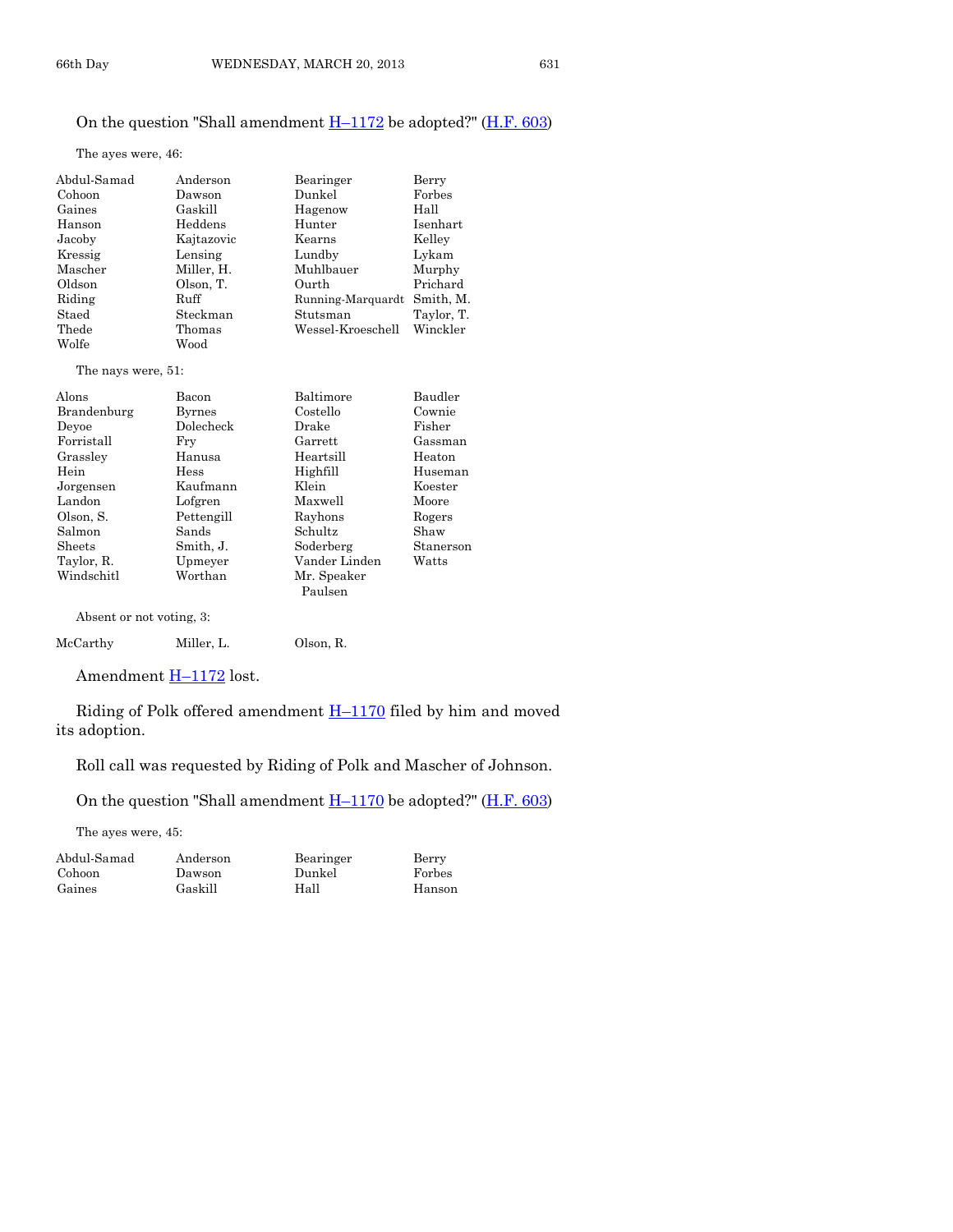| Heddens    | Hunter                      | Isenhart   | Jacoby  |
|------------|-----------------------------|------------|---------|
| Kajtazovic | Kearns                      | Kelley     | Kressig |
| Lensing    | Lundby                      | Lykam      | Mascher |
| Miller. H. | Muhlbauer                   | Murphy     | Oldson  |
| Olson, T.  | Ourth                       | Prichard   | Riding  |
| Ruff       | Running-Marquardt Smith, M. |            | Staed   |
| Steckman   | Stutsman                    | Taylor, T. | Thede   |
| Thomas     | Wessel-Kroeschell Winckler  |            | Wolfe   |
| Wood       |                             |            |         |

The nays were, 52:

| Bacon         | Baltimore   | Baudler       |
|---------------|-------------|---------------|
| <b>Byrnes</b> | Costello    | Cownie        |
| Dolecheck     | Drake       | Fisher        |
| Frv           | Garrett     | Gassman       |
| Hagenow       | Hanusa      | Heartsill     |
| Hein          | <b>Hess</b> | Highfill      |
| Jorgensen     | Kaufmann    | Klein         |
| Landon        | Lofgren     | Maxwell       |
| Olson, S.     | Pettengill  | Rayhons       |
| Salmon        | Sands       | Schultz       |
| Sheets        | Smith, J.   | Soderberg     |
| Taylor, R.    | Upmeyer     | Vander Linden |
| Windschitl    | Worthan     | Mr. Speaker   |
|               |             | Paulsen       |
|               |             |               |

Absent or not voting, 3:

| McCarthy | Miller, L. | Olson, R. |
|----------|------------|-----------|
|----------|------------|-----------|

Amendment H-[1170](http://coolice.legis.state.ia.us/Cool-ICE/default.asp?Category=billinfo&Service=Billbook&frame=1&GA=85&hbill=H1170) lost.

Watts of Dallas asked and received unanimous consent to withdraw amendment  $H-1132$  $H-1132$  filed by him on March 18, 2013.

Watts of Dallas offered amendment  $H-1128$  $H-1128$  filed by him and moved its adoption.

Roll call was requested by Upmeyer of Cerro Gordo and Schultz of Crawford.

On the question "Shall amendment  $H-1128$  $H-1128$  be adopted?" ( $H.F. 603$ )

The ayes were, 81:

| Alons     | Bacon       | Baltimore     | Baudler |
|-----------|-------------|---------------|---------|
| Bearinger | Brandenburg | <b>Byrnes</b> | Cohoon  |
| Costello  | Cownie      | Dawson        | Devoe   |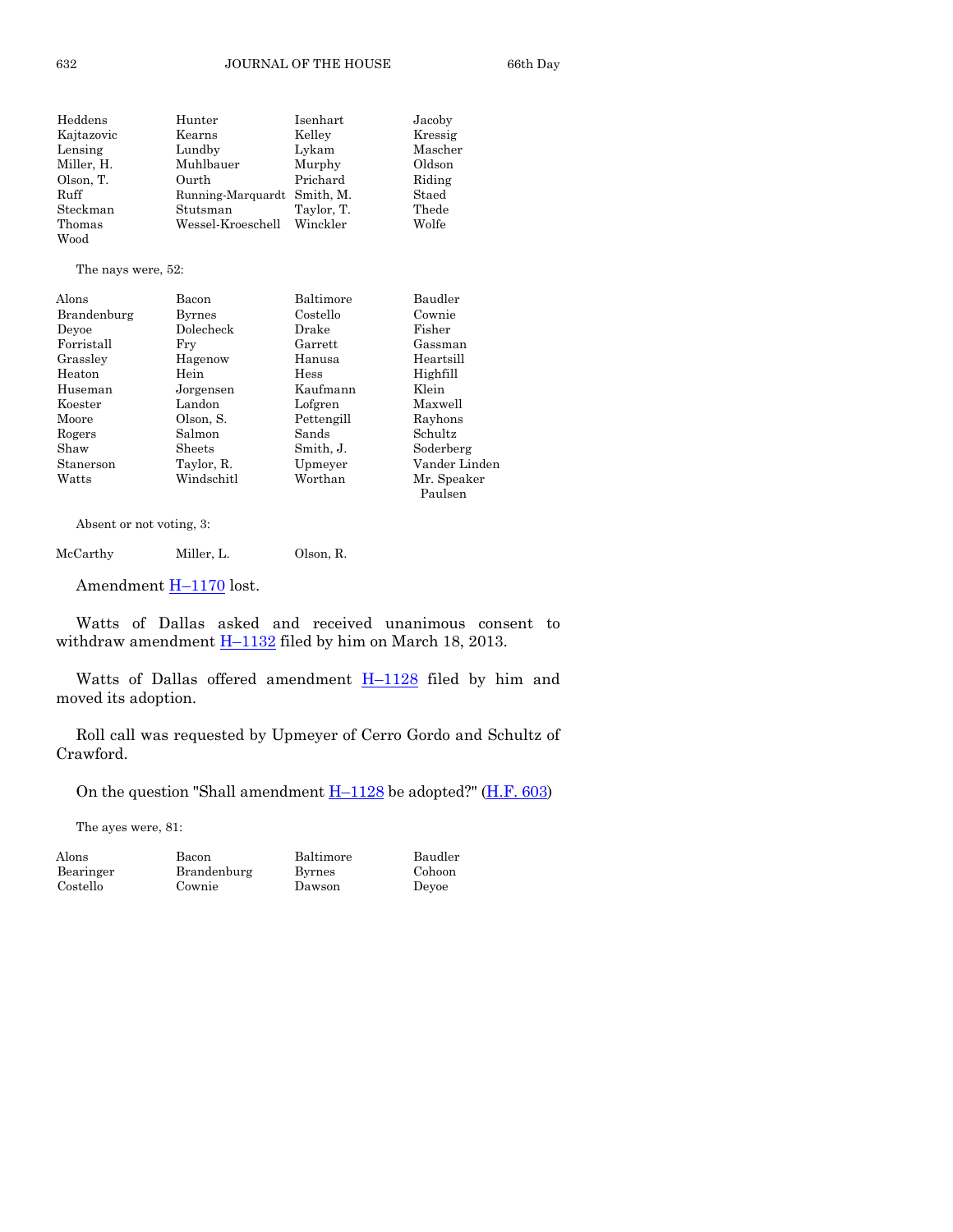| Dolecheck          | Drake      | Dunkel        | Fisher            |
|--------------------|------------|---------------|-------------------|
| Forbes             | Forristall | Fry           | Garrett           |
| Gaskill            | Gassman    | Grassley      | Hagenow           |
| Hall               | Hanson     | Hanusa        | Heartsill         |
| Heaton             | Heddens    | Hein          | Hess              |
| Highfill           | Huseman    | Isenhart      | Jacoby            |
| Jorgensen          | Kajtazovic | Kaufmann      | Kearns            |
| Klein              | Koester    | Kressig       | Landon            |
| Lofgren            | Lundby     | Lykam         | Maxwell           |
| Moore              | Muhlbauer  | Murphy        | Olson, S.         |
| Ourth              | Pettengill | Prichard      | Rayhons           |
| Riding             | Rogers     | Ruff          | Running-Marquardt |
| Salmon             | Sands      | Schultz       | Shaw              |
| Sheets             | Smith, J.  | Smith, M.     | Soderberg         |
| Staed              | Stanerson  | Taylor, R.    | Taylor, T.        |
| Thomas             | Upmeyer    | Vander Linden | Watts             |
| Windschitl         | Wolfe      | Wood          | Worthan           |
| Mr. Speaker        |            |               |                   |
| Paulsen            |            |               |                   |
| The nays were, 15: |            |               |                   |
| Abdul-Samad        | Anderson   | Berry         | Gaines            |

Kelley Lensing Mascher Miller, H. Oldson Olson, T. Steckman<br>Thede Wessel-Kroeschell Winckler Wessel-Kroeschell

Absent or not voting, 4:

Hunter McCarthy Miller, L. Olson, R.

Amendment  $H-1128$  $H-1128$  was adopted.

Staed of Linn offered amendment  $H-1174$  $H-1174$  filed by him and moved its adoption.

Roll call was requested by Staed of Linn and Hunter of Polk.

On the question "Shall amendment  $H-1174$  $H-1174$  be adopted?" ( $H.F. 603$ )

The ayes were, 44:

| Abdul-Samad | Anderson | Bearinger | Berry      |
|-------------|----------|-----------|------------|
| Cohoon      | Dawson   | Dunkel    | Forbes     |
| Gaines      | Gaskill  | Hall      | Hanson     |
| Heddens     | Hunter   | Isenhart  | Jacoby     |
| Kajtazovic  | Kearns   | Kelley    | Kressig    |
| Lensing     | Lykam    | Mascher   | Miller, H. |
| Murphy      | Oldson   | Olson, T. | Ourth      |
| Pettengill  | Prichard | Riding    | Ruff       |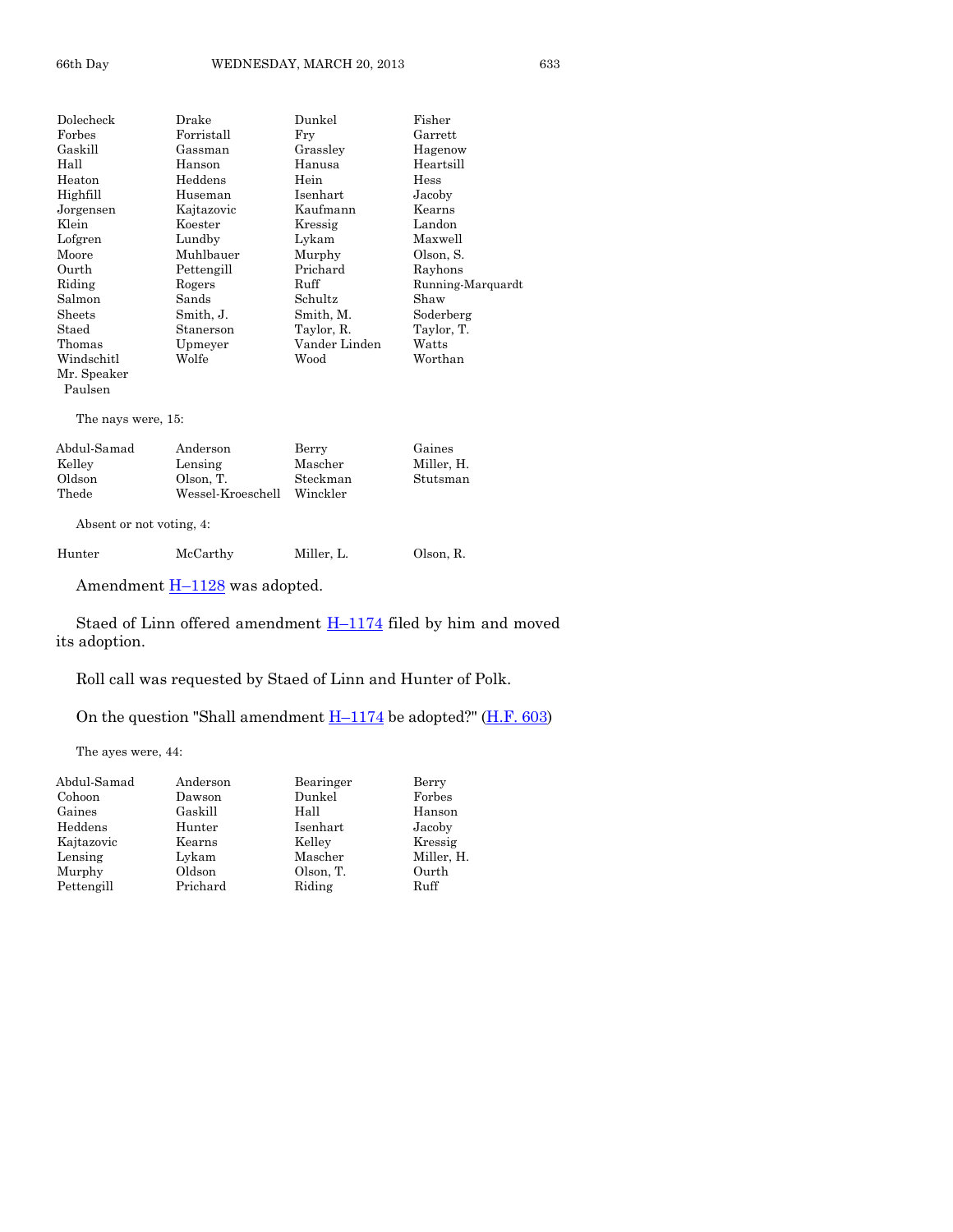| Running-Marquardt  | Smith, M.     | Staed      | Steckman  |
|--------------------|---------------|------------|-----------|
| Stutsman           | Taylor, T.    | Thede      | Thomas    |
| Wessel-Kroeschell  | Winckler      | Wolfe      | Wood      |
| The nays were, 53: |               |            |           |
| Alons              | Bacon         | Baltimore  | Baudler   |
| Brandenburg        | <b>Byrnes</b> | Costello   | Cownie    |
| Devoe              | Dolecheck     | Drake      | Fisher    |
| Forristall         | Fry           | Garrett    | Gassman   |
| Grassley           | Hagenow       | Hanusa     | Heartsill |
| Heaton             | Hein          | Hess       | Highfill  |
| Huseman            | Jorgensen     | Kaufmann   | Klein     |
| Koester            | Landon        | Lofgren    | Lundby    |
| Maxwell            | Moore         | Muhlbauer  | Olson, S. |
| Rayhons            | Rogers        | Salmon     | Sands     |
| Schultz            | Shaw          | Sheets     | Smith, J. |
| Soderberg          | Stanerson     | Taylor, R. | Upmeyer   |
| Vander Linden      | Watts         | Windschitl | Worthan   |
| Mr. Speaker        |               |            |           |
| Paulsen            |               |            |           |

Absent or not voting, 3:

McCarthy Miller, L. Olson, R.

Amendment  $H-1174$  $H-1174$  lost.

Hunter of Polk asked and received unanimous consent to withdraw amendment  $H-1173$  $H-1173$  filed by him on March 18, 2013, placing out of order amendment  $\underline{H-1179}$ , to amendment  $\underline{H-1173}$ , filed by Hunter of Polk on March 19, 2013.

Hunter of Polk offered amendment  $H-1178$  $H-1178$  filed by him.

Watts of Dallas requested a division to amendment  $H-1178$  $H-1178$  as follows:

Division A: Page 1, lines 2 through 8 and lines 16 through 22. Division B: Page 1, lines 9 through 15 and lines 23 through 29.

Hunter of Polk moved amendment **H**–[1178A](http://coolice.legis.state.ia.us/Cool-ICE/default.asp?Category=billinfo&Service=Billbook&frame=1&GA=85&hbill=H1178).

Roll call was requested by Watts of Dallas and J. Smith of Dickinson.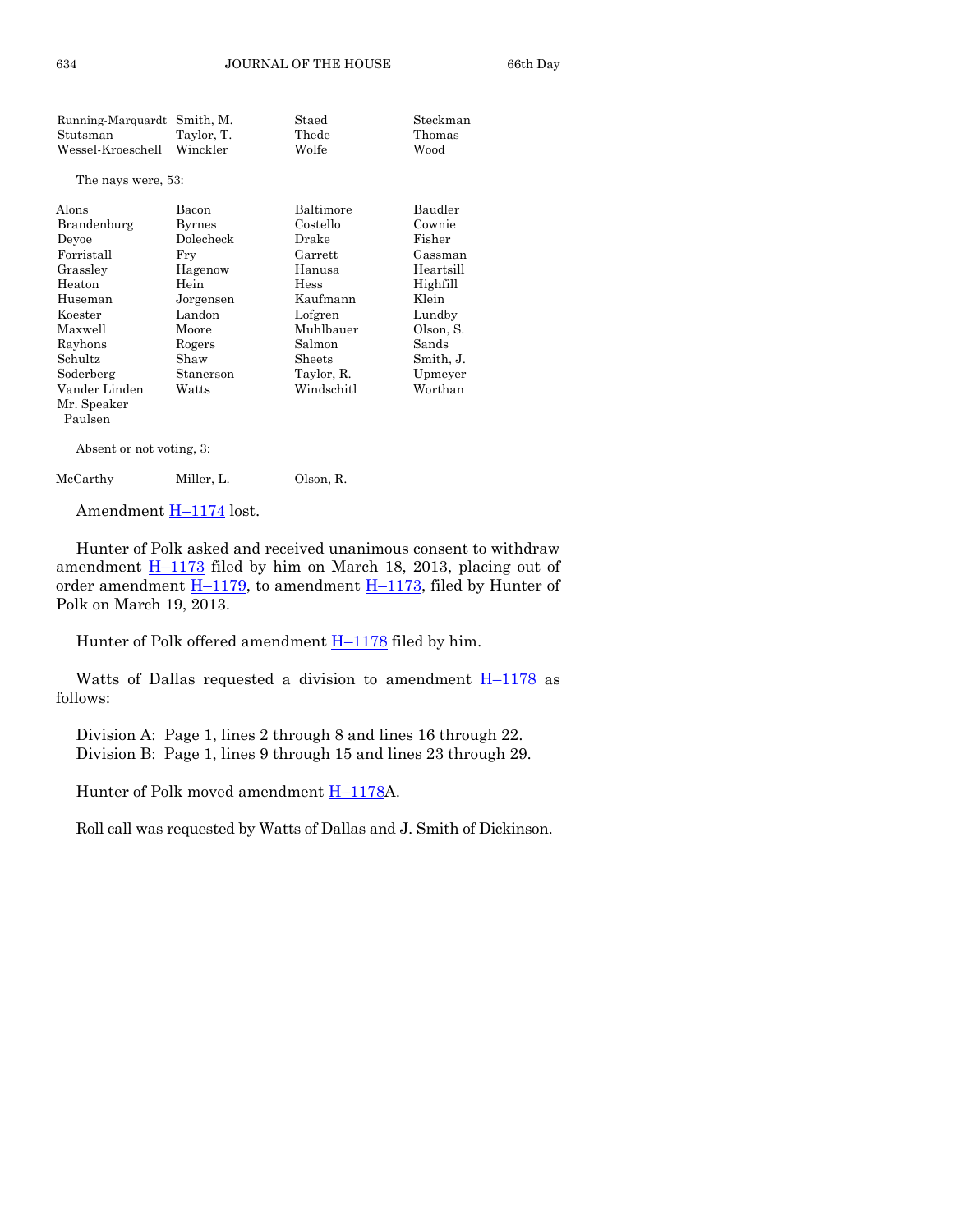#### On the question "Shall amendment  $H-1178A$  $H-1178A$  be adopted?" ( $H.F. 603$ )

The ayes were, 41:

| Abdul-Samad | Anderson   | Bearinger         | Berry      |
|-------------|------------|-------------------|------------|
| Cohoon      | Dunkel     | Forbes            | Gaines     |
| Gaskill     | Hanson     | Heddens           | Hunter     |
| Jacoby      | Kajtazovic | Kearns            | Kelley     |
| Kressig     | Lensing    | Lundby            | Lykam      |
| Mascher     | Miller, H. | Muhlbauer         | Murphy     |
| Oldson      | Olson, T.  | Ourth             | Prichard   |
| Riding      | Ruff       | Running-Marquardt | Smith, M.  |
| Staed       | Steckman   | Stutsman          | Taylor, T. |
| Thede       | Thomas     | Wessel-Kroeschell | Winckler   |
| Wolfe       |            |                   |            |

The nays were, 56:

| Alons       | Bacon         | Baltimore     | Baudler     |
|-------------|---------------|---------------|-------------|
| Brandenburg | <b>Byrnes</b> | Costello      | Cownie      |
| Dawson      | Devoe         | Dolecheck     | Drake       |
| Fisher      | Forristall    | Fry           | Garrett     |
| Gassman     | Grassley      | Hagenow       | Hall        |
| Hanusa      | Heartsill     | Heaton        | Hein        |
| <b>Hess</b> | Highfill      | Huseman       | Isenhart    |
| Jorgensen   | Kaufmann      | Klein         | Koester     |
| Landon      | Lofgren       | Maxwell       | Moore       |
| Olson, S.   | Pettengill    | Rayhons       | Rogers      |
| Salmon      | Sands         | Schultz       | Shaw        |
| Sheets      | Smith, J.     | Soderberg     | Stanerson   |
| Taylor, R.  | Upmeyer       | Vander Linden | Watts       |
| Windschitl  | Wood          | Worthan       | Mr. Speaker |
|             |               |               | Paulsen     |

Absent or not voting, 3:

| $\rm{McCarthy}$ | Miller. L. | Olson, R. |
|-----------------|------------|-----------|
|                 |            |           |

Amendment **H**-[1178A](http://coolice.legis.state.ia.us/Cool-ICE/default.asp?Category=billinfo&Service=Billbook&frame=1&GA=85&hbill=H1178) lost.

Hunter of Polk asked and received unanimous consent to withdraw amendment **H-[1178B](http://coolice.legis.state.ia.us/Cool-ICE/default.asp?Category=billinfo&Service=Billbook&frame=1&GA=85&hbill=H1178)** filed by him on March 19, 2013.

Hunter of Polk offered amendment **H**-[1175](http://coolice.legis.state.ia.us/Cool-ICE/default.asp?Category=billinfo&Service=Billbook&frame=1&GA=85&hbill=H1175) filed by him and moved its adoption.

Amendment H–[1175](http://coolice.legis.state.ia.us/Cool-ICE/default.asp?Category=billinfo&Service=Billbook&frame=1&GA=85&hbill=H1175) lost.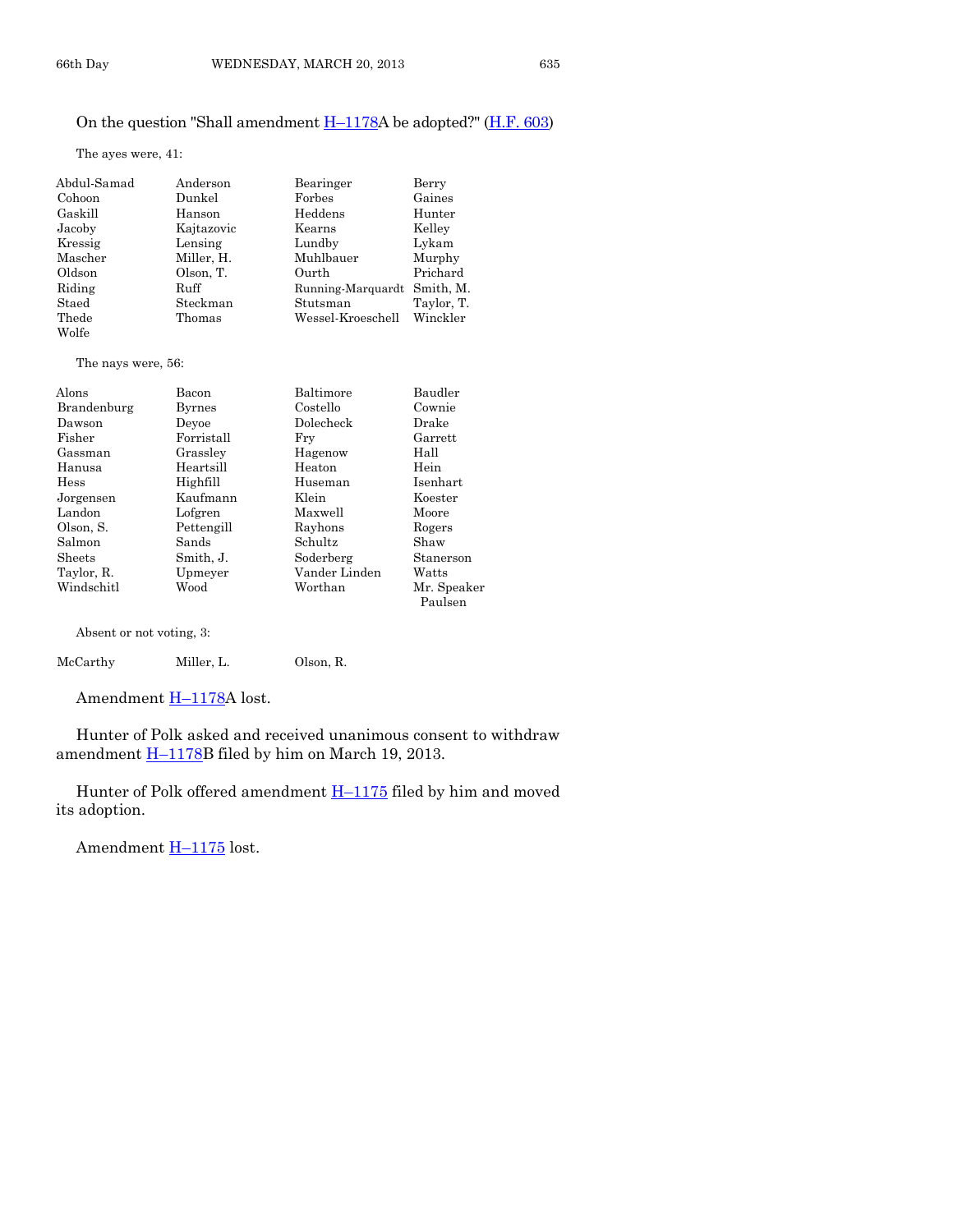Watts of Dallas moved that the bill be read a last time now and placed upon its passage which motion prevailed and the bill was read a last time.

On the question "Shall the bill pass?" ([H.F. 603\)](http://coolice.legis.state.ia.us/Cool-ICE/default.asp?Category=billinfo&Service=Billbook&frame=1&GA=85&hbill=HF603)

The ayes were, 52:

| Alons       | Bacon         | Baltimore   | Baudler       |
|-------------|---------------|-------------|---------------|
| Brandenburg | <b>Byrnes</b> | Costello    | Cownie        |
| Devoe       | Dolecheck     | Drake       | Fisher        |
| Forristall  | Fry           | Garrett     | Gassman       |
| Grassley    | Hagenow       | Hanusa      | Heartsill     |
| Heaton      | Hein          | <b>Hess</b> | Highfill      |
| Huseman     | Jorgensen     | Kaufmann    | Klein         |
| Koester     | Landon        | Lofgren     | Maxwell       |
| Moore       | Olson, S.     | Pettengill  | Rayhons       |
| Rogers      | Salmon        | Sands       | Schultz       |
| Shaw        | Sheets        | Smith, J.   | Soderberg     |
| Stanerson   | Taylor, R.    | Upmeyer     | Vander Linden |
| Watts       | Windschitl    | Worthan     | Mr. Speaker   |
|             |               |             | Paulsen       |

The nays were, 45:

| Abdul-Samad | Anderson          | Bearinger  | Berry   |
|-------------|-------------------|------------|---------|
| Cohoon      | Dawson            | Dunkel     | Forbes  |
| Gaines      | Gaskill           | Hall       | Hanson  |
| Heddens     | Hunter            | Isenhart   | Jacoby  |
| Kajtazovic  | Kearns            | Kelley     | Kressig |
| Lensing     | Lundby            | Lykam      | Mascher |
| Miller, H.  | Muhlbauer         | Murphy     | Oldson  |
| Olson, T.   | Ourth             | Prichard   | Riding  |
| Ruff        | Running-Marquardt | Smith, M.  | Staed   |
| Steckman    | Stutsman          | Taylor, T. | Thede   |
| Thomas      | Wessel-Kroeschell | Winckler   | Wolfe   |
| Wood        |                   |            |         |

Absent or not voting, 3:

McCarthy Miller, L. Olson, R.

The bill having received a constitutional majority was declared to have passed the House and the title was agreed to.

S. Olson of Clinton in the chair at 5:42 p.m.

**[House File 604,](http://coolice.legis.state.ia.us/Cool-ICE/default.asp?Category=billinfo&Service=Billbook&frame=1&GA=85&hbill=HF604)** a bill for an act relating to the funding of, the operation of, and appropriation of moneys to the college student aid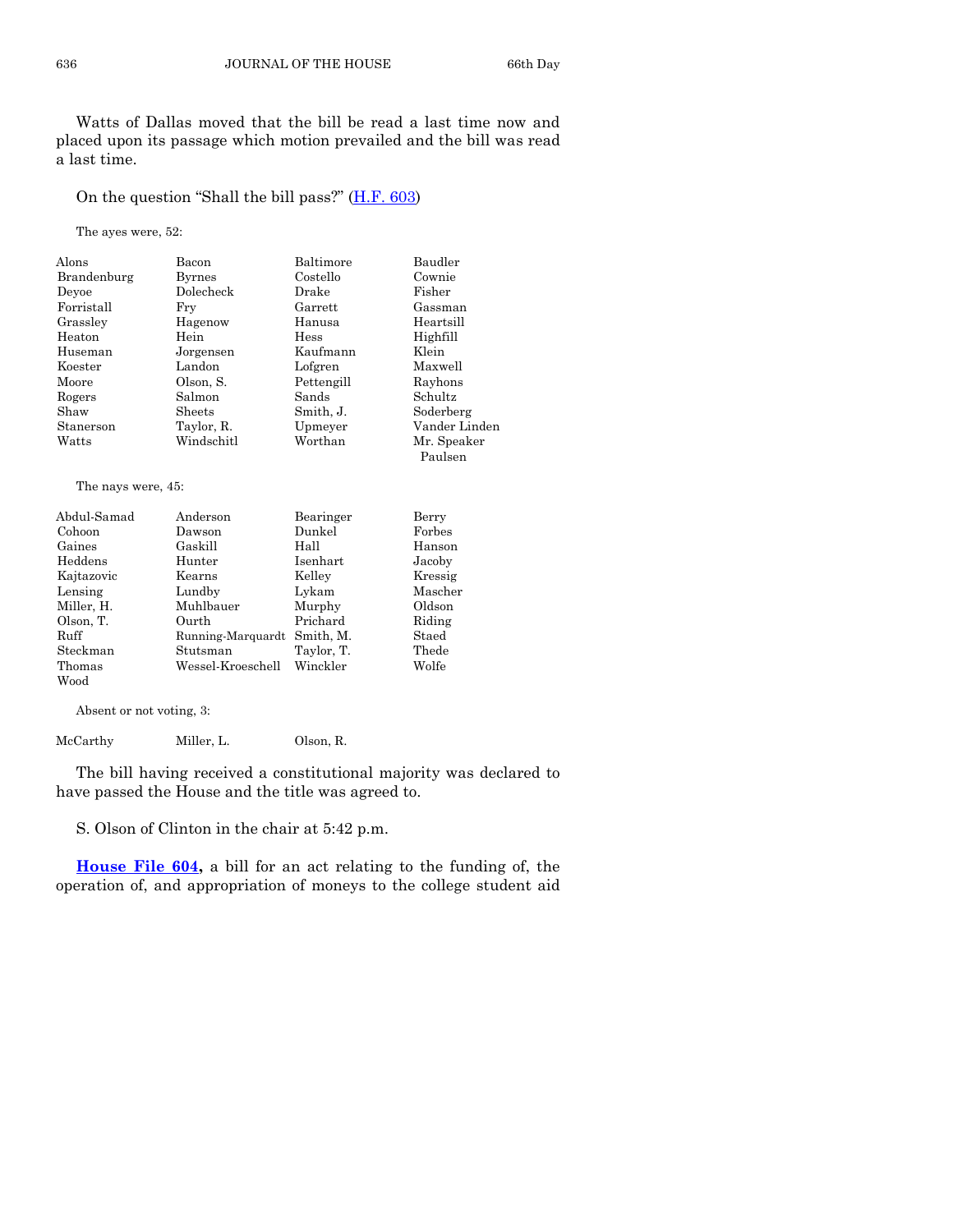commission, the department for the blind, the department of education, and the state board of regents, and providing for related matters, was taken up for consideration.

Lundby of Linn offered amendment  $H-1169$  $H-1169$  filed by Lundby, et al., and moved its adoption.

Roll call was requested by Lundby of Linn and Isenhart of Dubuque.

On the question "Shall amendment  $H-1169$  $H-1169$  be adopted?" ( $H.F. 604$ )

The ayes were, 47:

| Abdul-Samad              | Anderson   | Bearinger  | Berry             |
|--------------------------|------------|------------|-------------------|
| Cohoon                   | Dawson     | Dunkel     | Forbes            |
| Gaines                   | Gaskill    | Hall       | Hanson            |
| Heddens                  | Hunter     | Isenhart   | Jacoby            |
| Kajtazovic               | Kaufmann   | Kearns     | Kelley            |
| Kressig                  | Lensing    | Lundby     | Lykam             |
| Mascher                  | Miller, H. | Muhlbauer  | Murphy            |
| Oldson                   | Olson, T.  | Ourth      | Pettengill        |
| Prichard                 | Riding     | Ruff       | Running-Marquardt |
| Smith, M.                | Staed      | Steckman   | Stutsman          |
| Taylor, T.               | Thede      | Thomas     | Wessel-Kroeschell |
| Winckler                 | Wolfe      | Wood       |                   |
| The nays were, 49:       |            |            |                   |
| Alons                    | Bacon      | Baudler    | Brandenburg       |
| <b>Byrnes</b>            | Costello   | Cownie     | Deyoe             |
| Dolecheck                | Drake      | Fisher     | Forristall        |
| Fry                      | Garrett    | Gassman    | Grassley          |
| Hagenow                  | Hanusa     | Heartsill  | Heaton            |
| Hein                     | Hess       | Highfill   | Huseman           |
| Jorgensen                | Klein      | Koester    | Landon            |
| Lofgren                  | Maxwell    | Moore      | Paulsen, Spkr.    |
| Rayhons                  | Rogers     | Salmon     | Sands             |
| Schultz                  | Shaw       | Sheets     | Smith, J.         |
| Soderberg                | Stanerson  | Taylor, R. | Upmeyer           |
| Vander Linden            | Watts      | Windschitl | Worthan           |
| Olson, S.,               |            |            |                   |
| Presiding                |            |            |                   |
| Absent or not voting, 4: |            |            |                   |
| Baltimore                | McCarthy   | Miller, L. | Olson, R.         |

Amendment H–[1169](http://coolice.legis.state.ia.us/Cool-ICE/default.asp?Category=billinfo&Service=Billbook&frame=1&GA=85&hbill=H1169) lost.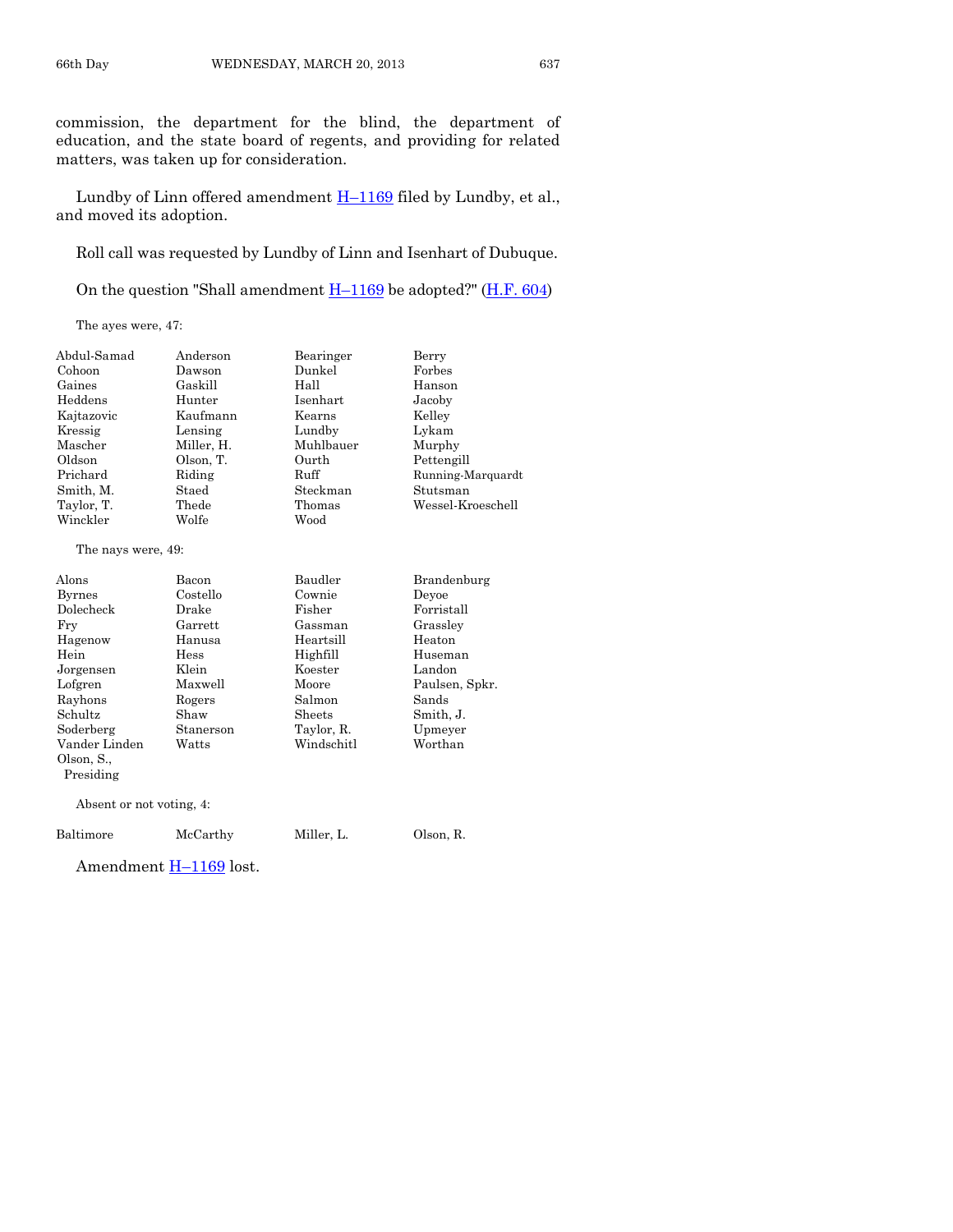Hanson of Jefferson offered amendment H-[1190](http://coolice.legis.state.ia.us/Cool-ICE/default.asp?Category=billinfo&Service=Billbook&frame=1&GA=85&hbill=H1190) filed by Hanson, et al., and moved its adoption.

Roll call was requested by Hanson of Jefferson and T. Taylor of Linn.

On the question "Shall amendment  $H-1190$  $H-1190$  be adopted?" ( $H.F. 604$ )

The ayes were, 45:

| Abdul-Samad | Anderson          | Bearinger  | Berry   |
|-------------|-------------------|------------|---------|
| Cohoon      | Dawson            | Dunkel     | Forbes  |
| Gaines      | Gaskill           | Hall       | Hanson  |
| Heddens     | Hunter            | Isenhart   | Jacoby  |
| Kajtazovic  | Kearns            | Kelley     | Kressig |
| Lensing     | Lundby            | Lykam      | Mascher |
| Miller, H.  | Muhlbauer         | Murphy     | Oldson  |
| Olson, T.   | Ourth             | Prichard   | Riding  |
| Ruff        | Running-Marquardt | Smith. M.  | Staed   |
| Steckman    | Stutsman          | Taylor, T. | Thede   |
| Thomas      | Wessel-Kroeschell | Winckler   | Wolfe   |
| Wood        |                   |            |         |

The nays were, 52:

| Alons       | Bacon          | Baltimore      | Baudler       |
|-------------|----------------|----------------|---------------|
| Brandenburg | <b>Byrnes</b>  | Costello       | Cownie        |
| Devoe       | Dolecheck      | Drake          | Fisher        |
| Forristall  | Frv            | $\rm{Garrett}$ | Gassman       |
| Grassley    | Hagenow        | Hanusa         | Heartsill     |
| Heaton      | Hein           | <b>Hess</b>    | Highfill      |
| Huseman     | Jorgensen      | Kaufmann       | Klein         |
| Koester     | Landon         | Lofgren        | Maxwell       |
| Moore       | Paulsen, Spkr. | Pettengill     | Rayhons       |
| Rogers      | Salmon         | Sands          | Schultz       |
| Shaw        | Sheets         | Smith, J.      | Soderberg     |
| Stanerson   | Taylor, R.     | Upmeyer        | Vander Linden |
| Watts       | Windschitl     | Worthan        | Olson, S.,    |
|             |                |                | Presiding     |
|             |                |                |               |

Absent or not voting, 3:

McCarthy Miller, L. Olson, R.

Amendment H-[1190](http://coolice.legis.state.ia.us/Cool-ICE/default.asp?Category=billinfo&Service=Billbook&frame=1&GA=85&hbill=H1190) lost.

Hanson of Jefferson asked and received unanimous consent to withdraw amendment  $H-1168$  $H-1168$  filed by Hanson, et al., on March 18, 2013.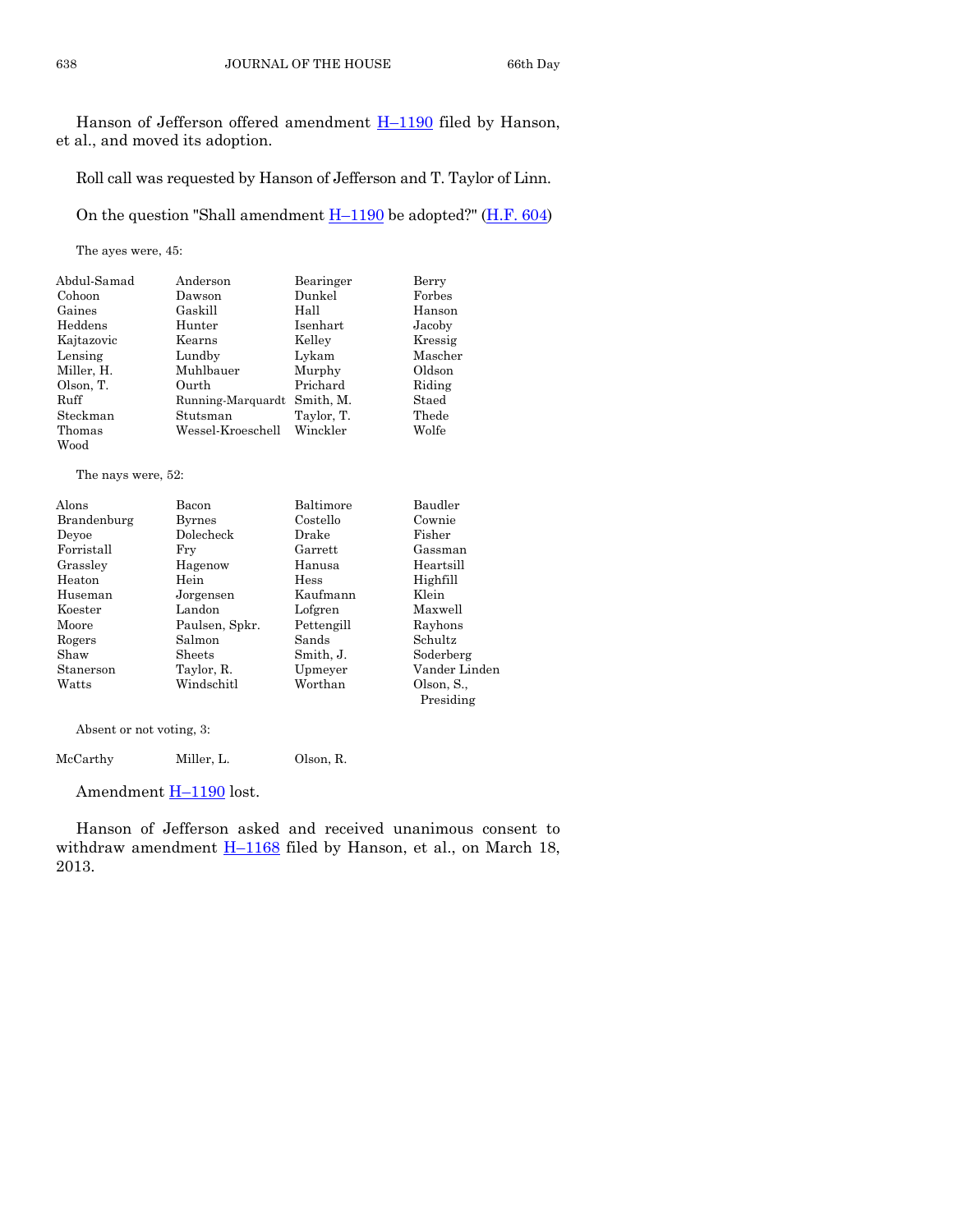Dolecheck of Ringgold offered amendment  $H-1134$  $H-1134$  filed by him and moved its adoption.

Amendment  $\underline{H-1134}$  $\underline{H-1134}$  $\underline{H-1134}$  was adopted.

Ourth of Warren offered amendment  $H-1160$  $H-1160$  filed by him and moved its adoption.

Amendment H-[1160](http://coolice.legis.state.ia.us/Cool-ICE/default.asp?Category=billinfo&Service=Billbook&frame=1&GA=85&hbill=H1160) lost.

Speaker Paulsen in the chair at 6:44 p.m.

Winckler of Scott offered amendment H-[1155](http://coolice.legis.state.ia.us/Cool-ICE/default.asp?Category=billinfo&Service=Billbook&frame=1&GA=85&hbill=H1155) filed by her and moved its adoption.

Roll call was requested by Winckler of Scott and Mascher of Johnson.

On the question "Shall amendment  $H-1155$  $H-1155$  be adopted?" [\(H.F. 604\)](http://coolice.legis.state.ia.us/Cool-ICE/default.asp?Category=billinfo&Service=Billbook&frame=1&GA=85&hbill=HF604)

The ayes were, 45:

| Abdul-Samad | Anderson          | Bearinger  | Berry   |
|-------------|-------------------|------------|---------|
| Cohoon      | Dawson            | Dunkel     | Forbes  |
| Gaines      | Gaskill           | Hall       | Hanson  |
| Heddens     | Hunter            | Isenhart   | Jacoby  |
| Kajtazovic  | Kearns            | Kelley     | Kressig |
| Lensing     | Lundby            | Lykam      | Mascher |
| Miller, H.  | Muhlbauer         | Murphy     | Oldson  |
| Olson, T.   | Ourth             | Prichard   | Riding  |
| Ruff        | Running-Marquardt | Smith. M.  | Staed   |
| Steckman    | Stutsman          | Taylor, T. | Thede   |
| Thomas      | Wessel-Kroeschell | Winckler   | Wolfe   |
| Wood        |                   |            |         |

The nays were, 51:

| Alons       | Bacon         | Baltimore | Baudler   |
|-------------|---------------|-----------|-----------|
| Brandenburg | <b>Byrnes</b> | Costello  | Cownie    |
| Devoe       | Dolecheck     | Drake     | Fisher    |
| Forristall  | Fry           | Garrett   | Gassman   |
| Grassley    | Hagenow       | Hanusa    | Heaton    |
| Hein        | Hess          | Highfill  | Huseman   |
| Jorgensen   | Kaufmann      | Klein     | Koester   |
| Landon      | Lofgren       | Maxwell   | Moore     |
| Olson, S.   | Pettengill    | Rayhons   | Rogers    |
| Salmon      | Sands         | Schultz   | Shaw      |
| Sheets      | Smith, J.     | Soderberg | Stanerson |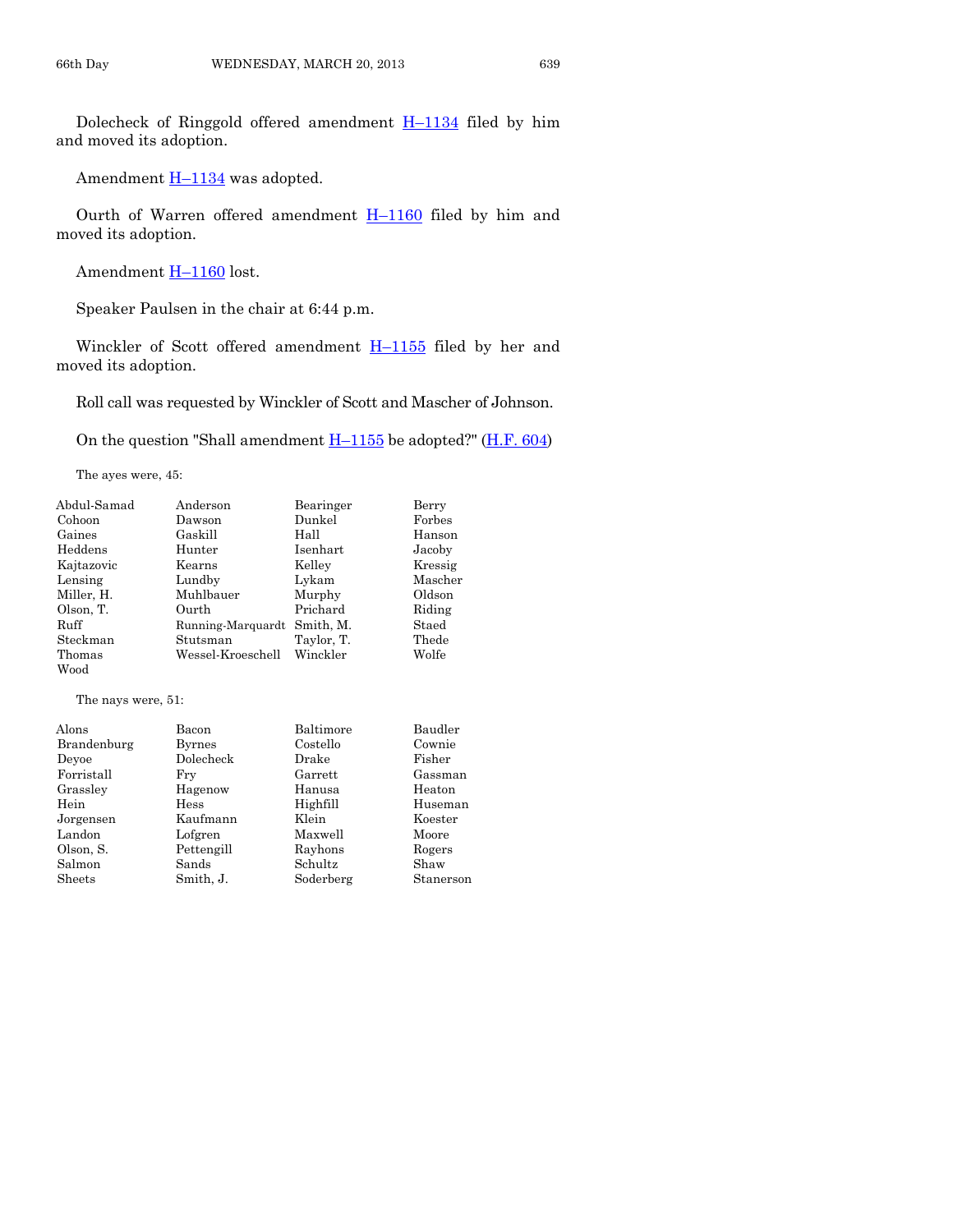| Taylor, R. | Upmeyer | Vander Linden | Watts |
|------------|---------|---------------|-------|
| Windschitl | Worthan | Mr. Speaker   |       |
|            |         | Paulsen       |       |

Absent or not voting, 4:

| Heartsill | McCarthy | Miller. L. | Olson, R. |
|-----------|----------|------------|-----------|
|           |          |            |           |

Amendment **H**-[1155](http://coolice.legis.state.ia.us/Cool-ICE/default.asp?Category=billinfo&Service=Billbook&frame=1&GA=85&hbill=H1155) lost.

Windschitl of Harrison in the chair at 6:59 p.m.

Steckman of Cerro Gordo offered amendment H–[1166](http://coolice.legis.state.ia.us/Cool-ICE/default.asp?Category=billinfo&Service=Billbook&frame=1&GA=85&hbill=H1166) filed by her and Winckler of Scott and moved its adoption.

Roll call was requested by Abdul-Samad of Polk and Hunter of Polk.

On the question "Shall amendment  $H-1166$  $H-1166$  be adopted?" ( $H.F. 604$ )

The ayes were, 45:

| Abdul-Samad | Anderson          | Bearinger  | Berry   |
|-------------|-------------------|------------|---------|
| Cohoon      | Dawson            | Dunkel     | Forbes  |
| Gaines      | Gaskill           | Hall       | Hanson  |
| Heddens     | Hunter            | Isenhart   | Jacoby  |
| Kajtazovic  | Kearns            | Kelley     | Kressig |
| Lensing     | Lundby            | Lykam      | Mascher |
| Miller, H.  | Muhlbauer         | Murphy     | Oldson  |
| Olson, T.   | Ourth             | Prichard   | Riding  |
| Ruff        | Running-Marquardt | Smith, M.  | Staed   |
| Steckman    | Stutsman          | Taylor, T. | Thede   |
| Thomas      | Wessel-Kroeschell | Winckler   | Wolfe   |
| Wood        |                   |            |         |

The nays were, 51:

| Alons       | Bacon          | Baltimore      | Baudler       |
|-------------|----------------|----------------|---------------|
| Brandenburg | <b>Byrnes</b>  | Costello       | Cownie        |
| Devoe       | Dolecheck      | Drake          | Fisher        |
| Forristall  | Frv            | $\rm{Garrett}$ | Gassman       |
| Grassley    | Hagenow        | Hanusa         | Heaton        |
| Hein        | <b>Hess</b>    | Highfill       | Huseman       |
| Jorgensen   | Kaufmann       | Klein          | Koester       |
| Landon      | Lofgren        | Maxwell        | Moore         |
| Olson, S.   | Paulsen, Spkr. | Pettengill     | Rayhons       |
| Rogers      | Salmon         | Sands          | Schultz       |
| Shaw        | Sheets         | Smith, J.      | Soderberg     |
| Stanerson   | Taylor, R.     | Upmeyer        | Vander Linden |
| Watts       | Worthan        | Windschitl,    |               |
|             |                | Presiding      |               |
|             |                |                |               |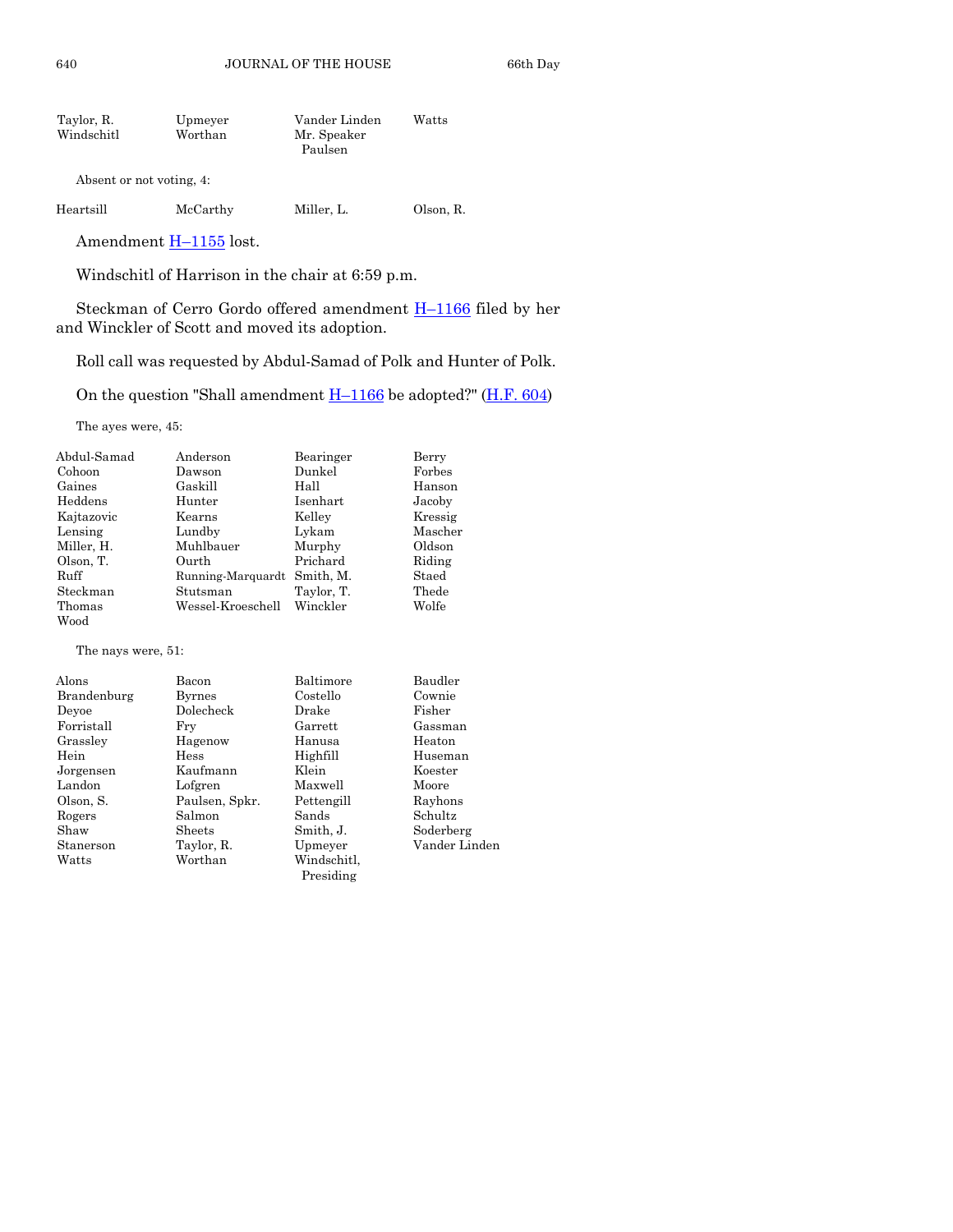Absent or not voting, 4:

Heartsill McCarthy Miller, L. Olson, R.

Amendment H–[1166](http://coolice.legis.state.ia.us/Cool-ICE/default.asp?Category=billinfo&Service=Billbook&frame=1&GA=85&hbill=H1166) lost.

Wood of Scott asked and received unanimous consent to withdraw amendment  $\underline{H-1165}$  $\underline{H-1165}$  $\underline{H-1165}$  filed by Wood, et al., on March 18, 2013.

Murphy of Dubuque offered amendment  $H-1154$  $H-1154$  filed by him and moved its adoption.

Amendment  $H-1154$  $H-1154$  lost.

Steckman of Cerro Gordo offered amendment  $H-1186$  $H-1186$  filed by her and Winckler of Scott and moved its adoption.

Roll call was requested by Steckman of Cerro Gordo and Abdul-Samad of Polk.

On the question "Shall amendment  $H-1186$  $H-1186$  be adopted?" [\(H.F. 604\)](http://coolice.legis.state.ia.us/Cool-ICE/default.asp?Category=billinfo&Service=Billbook&frame=1&GA=85&hbill=HF604)

The ayes were, 45:

| Abdul-Samad | Anderson          | Bearinger  | Berry   |
|-------------|-------------------|------------|---------|
| Cohoon      | Dawson            | Dunkel     | Forbes  |
| Gaines      | Gaskill           | Hall       | Hanson  |
| Heddens     | Hunter            | Isenhart   | Jacoby  |
| Kajtazovic  | Kearns            | Kelley     | Kressig |
| Lensing     | Lundby            | Lykam      | Mascher |
| Miller, H.  | Muhlbauer         | Murphy     | Oldson  |
| Olson, T.   | Ourth             | Prichard   | Riding  |
| Ruff        | Running-Marquardt | Smith. M.  | Staed   |
| Steckman    | Stutsman          | Taylor, T. | Thede   |
| Thomas      | Wessel-Kroeschell | Winckler   | Wolfe   |
| Wood        |                   |            |         |

The nays were, 52:

| Alons       | Bacon         | Baltimore   | Baudler   |
|-------------|---------------|-------------|-----------|
| Brandenburg | <b>Byrnes</b> | Costello    | Cownie    |
| Devoe       | Dolecheck     | Drake       | Fisher    |
| Forristall  | Fry           | Garrett     | Gassman   |
| Grassley    | Hagenow       | Hanusa      | Heartsill |
| Heaton      | Hein          | <b>Hess</b> | Highfill  |
| Huseman     | Jorgensen     | Kaufmann    | Klein     |
| Koester     | Landon        | Lofgren     | Maxwell   |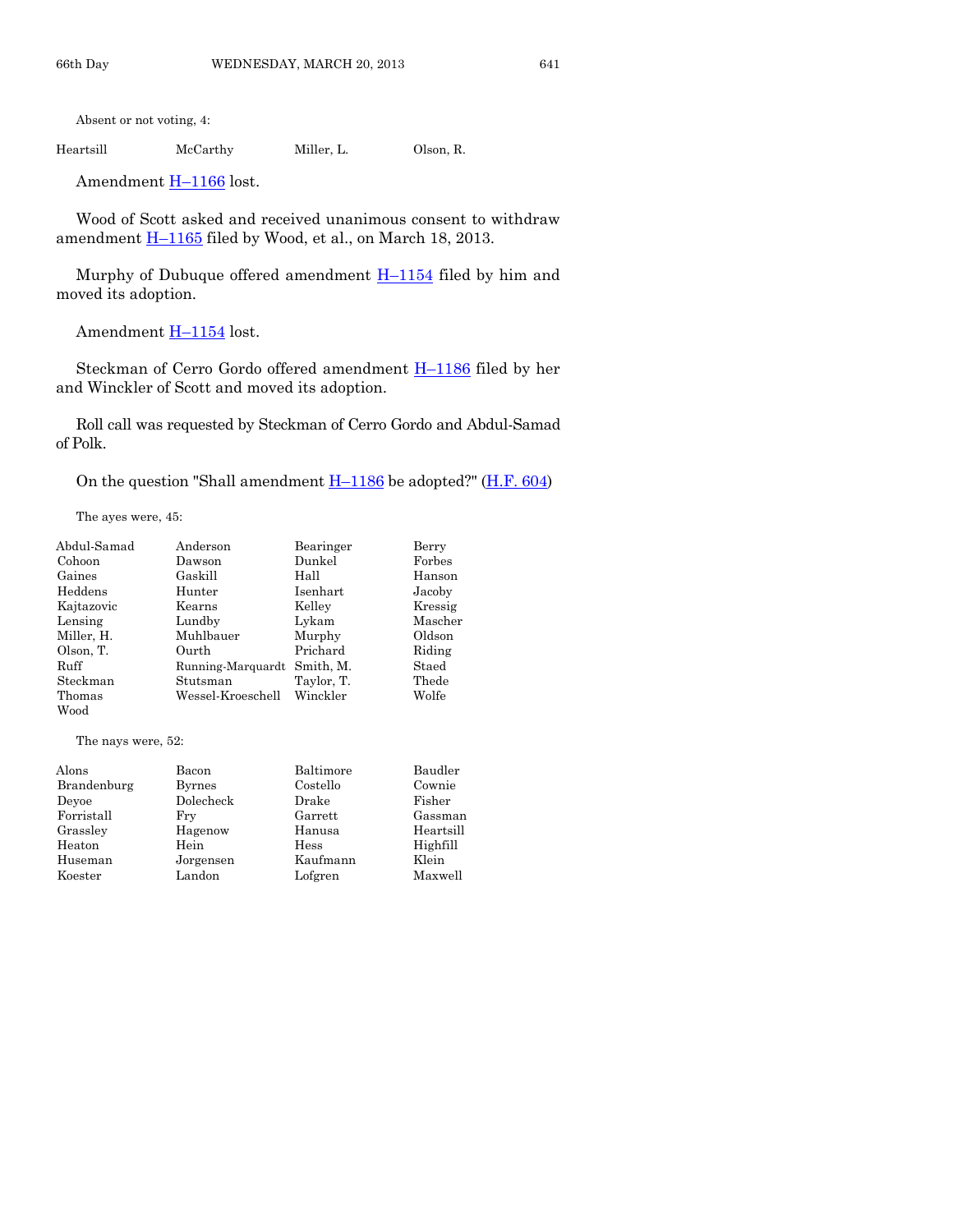| Moore         | Olson, S. | Paulsen, Spkr. | Pettengill  |
|---------------|-----------|----------------|-------------|
| Rayhons       | Rogers    | Salmon         | Sands       |
| Schultz       | Shaw      | Sheets         | Smith, J.   |
| Soderberg     | Stanerson | Taylor, R.     | Upmeyer     |
| Vander Linden | Watts     | Worthan        | Windschitl, |
|               |           |                | Presiding   |

Absent or not voting, 3:

McCarthy Miller, L. Olson, R.

Amendment H–[1186](http://coolice.legis.state.ia.us/Cool-ICE/default.asp?Category=billinfo&Service=Billbook&frame=1&GA=85&hbill=H1186) lost.

Steckman of Cerro Gordo asked and received unanimous consent to withdraw amendment H–[1162](http://coolice.legis.state.ia.us/Cool-ICE/default.asp?Category=billinfo&Service=Billbook&frame=1&GA=85&hbill=H1162) filed by her and Winckler of Scott on March 18, 2013.

Speaker Paulsen in the chair at 7:35 p.m.

Hall of Woodbury offered amendment H-[1185](http://coolice.legis.state.ia.us/Cool-ICE/default.asp?Category=billinfo&Service=Billbook&frame=1&GA=85&hbill=H1185) filed by him and moved its adoption.

Amendment **H**–[1185](http://coolice.legis.state.ia.us/Cool-ICE/default.asp?Category=billinfo&Service=Billbook&frame=1&GA=85&hbill=H1185) lost.

Lundby of Linn asked and received unanimous consent to withdraw amendment  $\underline{H-1171}$  $\underline{H-1171}$  $\underline{H-1171}$  filed by him on March 18, 2013.

Isenhart of Dubuque offered amendment  $H-1164$  $H-1164$  filed by him and moved its adoption.

Amendment  $H-1164$  $H-1164$  lost.

Lensing of Johnson offered amendment  $H-1167$  $H-1167$  filed by Winckler, et al., and moved its adoption.

Amendment H-[1167](http://coolice.legis.state.ia.us/Cool-ICE/default.asp?Category=billinfo&Service=Billbook&frame=1&GA=85&hbill=H1167) lost.

Heddens of Story offered amendment  $H-1163$  $H-1163$  filed by Heddens, et al., and moved its adoption.

Roll call was requested by Heddens of Story and Mascher of Johnson.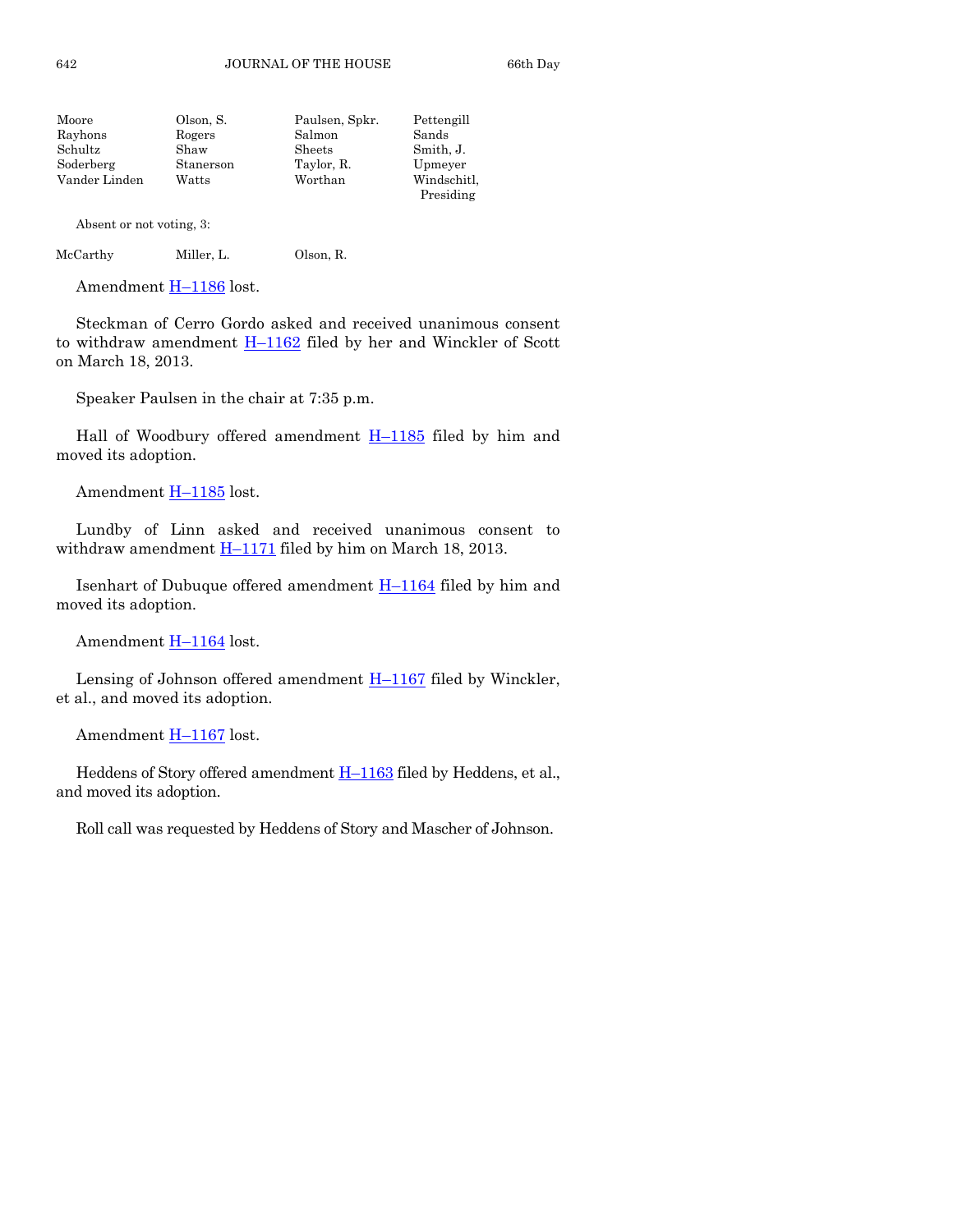#### On the question "Shall amendment  $H-1163$  $H-1163$  be adopted?" ( $H.F. 604$ )

The ayes were, 44:

| Abdul-Samad              | Anderson   | Bearinger  | Berry                  |
|--------------------------|------------|------------|------------------------|
| Cohoon                   | Dawson     | Dunkel     | Forbes                 |
| Gaines                   | Gaskill    | Hall       | Hanson                 |
| Heddens                  | Hunter     | Isenhart   | Jacoby                 |
| Kajtazovic               | Kearns     | Kelley     | Kressig                |
| Lensing                  | Lykam      | Mascher    | Miller, H.             |
| Muhlbauer                | Murphy     | Oldson     | Olson, T.              |
| Ourth                    | Prichard   | Riding     | Ruff                   |
| Running-Marquardt        | Smith, M.  | Staed      | Steckman               |
| Stutsman                 | Taylor, T. | Thede      | Thomas                 |
| Wessel-Kroeschell        | Winckler   | Wolfe      | Wood                   |
| The nays were, 52:       |            |            |                        |
| Alons                    | Bacon      | Baudler    | Brandenburg            |
| <b>Byrnes</b>            | Costello   | Cownie     | Devoe                  |
| Dolecheck                | Drake      | Fisher     | Forristall             |
| Fry                      | Garrett    | Gassman    | Grassley               |
| Hagenow                  | Hanusa     | Heartsill  | Heaton                 |
| Hein                     | Hess       | Highfill   | Huseman                |
| Jorgensen                | Kaufmann   | Klein      | Koester                |
| Landon                   | Lofgren    | Lundby     | Maxwell                |
| Moore                    | Olson, S.  | Pettengill | Rayhons                |
| Rogers                   | Salmon     | Sands      | Schultz                |
| Shaw                     | Sheets     | Smith, J.  | Soderberg              |
| Stanerson                | Taylor, R. | Upmeyer    | Vander Linden          |
| Watts                    | Windschitl | Worthan    | Mr. Speaker<br>Paulsen |
| Absent or not voting, 4: |            |            |                        |
| Baltimore                | McCarthy   | Miller, L. | Olson, R.              |

Amendment **H-[1163](http://coolice.legis.state.ia.us/Cool-ICE/default.asp?Category=billinfo&Service=Billbook&frame=1&GA=85&hbill=H1163)** lost.

Isenhart of Dubuque offered amendment H–[1159](http://coolice.legis.state.ia.us/Cool-ICE/default.asp?Category=billinfo&Service=Billbook&frame=1&GA=85&hbill=H1159) filed by him and moved its adoption.

Amendment H-[1159](http://coolice.legis.state.ia.us/Cool-ICE/default.asp?Category=billinfo&Service=Billbook&frame=1&GA=85&hbill=H1159) lost.

Cownie of Polk in the chair at 8:16 p.m.

Steckman of Cerro Gordo offered amendment H–[1161](http://coolice.legis.state.ia.us/Cool-ICE/default.asp?Category=billinfo&Service=Billbook&frame=1&GA=85&hbill=H1161) filed by her and Winckler of Scott and moved its adoption.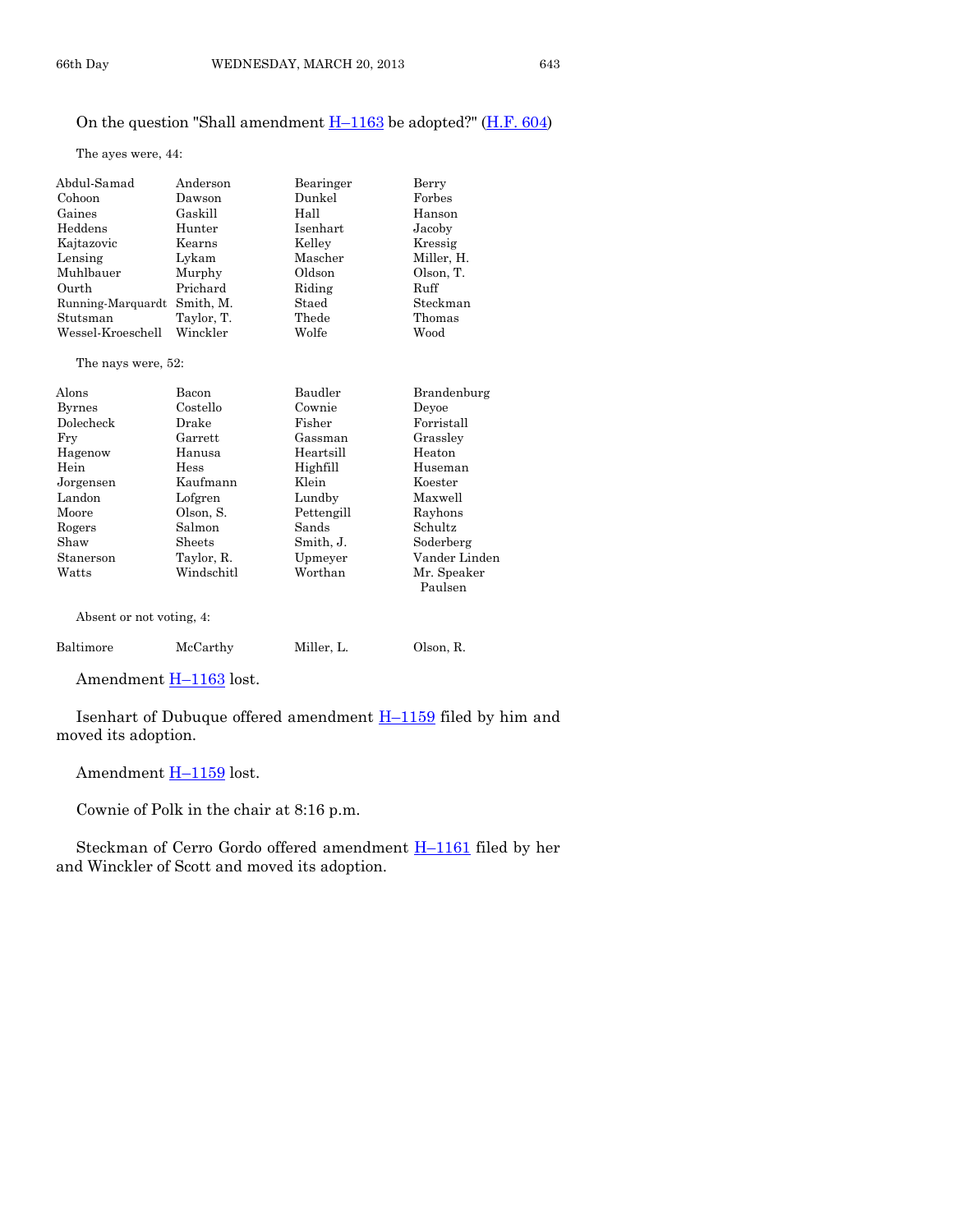Roll call was requested by Steckman of Cerro Gordo and Hunter of Polk.

#### On the question "Shall amendment  $H-1161$  $H-1161$  be adopted?" ( $H.F. 604$ )

The ayes were, 45:

| Abdul-Samad | Anderson          | Bearinger  | Berry   |
|-------------|-------------------|------------|---------|
| Cohoon      | Dawson            | Dunkel     | Forbes  |
| Gaines      | Gaskill           | Hall       | Hanson  |
| Heddens     | Hunter            | Isenhart   | Jacoby  |
| Kajtazovic  | Kearns            | Kelley     | Kressig |
| Lensing     | Lundby            | Lykam      | Mascher |
| Miller, H.  | Muhlbauer         | Murphy     | Oldson  |
| Olson, T.   | Ourth             | Prichard   | Riding  |
| Ruff        | Running-Marquardt | Smith. M.  | Staed   |
| Steckman    | Stutsman          | Taylor, T. | Thede   |
| Thomas      | Wessel-Kroeschell | Winckler   | Wolfe   |
| Wood        |                   |            |         |

The nays were, 52:

| Alons       | Bacon          | Baltimore  | Baudler       |
|-------------|----------------|------------|---------------|
| Brandenburg | <b>Byrnes</b>  | Costello   | Devoe         |
| Dolecheck   | Drake          | Fisher     | Forristall    |
| Fry         | Garrett        | Gassman    | Grassley      |
| Hagenow     | Hanusa         | Heartsill  | Heaton        |
| Hein        | Hess           | Highfill   | Huseman       |
| Jorgensen   | Kaufmann       | Klein      | Koester       |
| Landon      | Lofgren        | Maxwell    | Moore         |
| Olson, S.   | Paulsen, Spkr. | Pettengill | Rayhons       |
| Rogers      | Salmon         | Sands      | Schultz       |
| Shaw        | <b>Sheets</b>  | Smith, J.  | Soderberg     |
| Stanerson   | Taylor, R.     | Upmeyer    | Vander Linden |
| Watts       | Windschitl     | Worthan    | Cownie.       |
|             |                |            | Presiding     |

Absent or not voting, 3:

McCarthy Miller, L. Olson, R.

Amendment **H**-[1161](http://coolice.legis.state.ia.us/Cool-ICE/default.asp?Category=billinfo&Service=Billbook&frame=1&GA=85&hbill=H1161) lost.

Winckler of Scott asked and received unanimous consent to withdraw amendment  $\underline{H-1158}$  $\underline{H-1158}$  $\underline{H-1158}$  filed by her on March 18, 2013.

Winckler of Scott asked and received unanimous consent to withdraw amendment  $H-1189$  $H-1189$  filed by Winckler, et al., on March 19, 2013.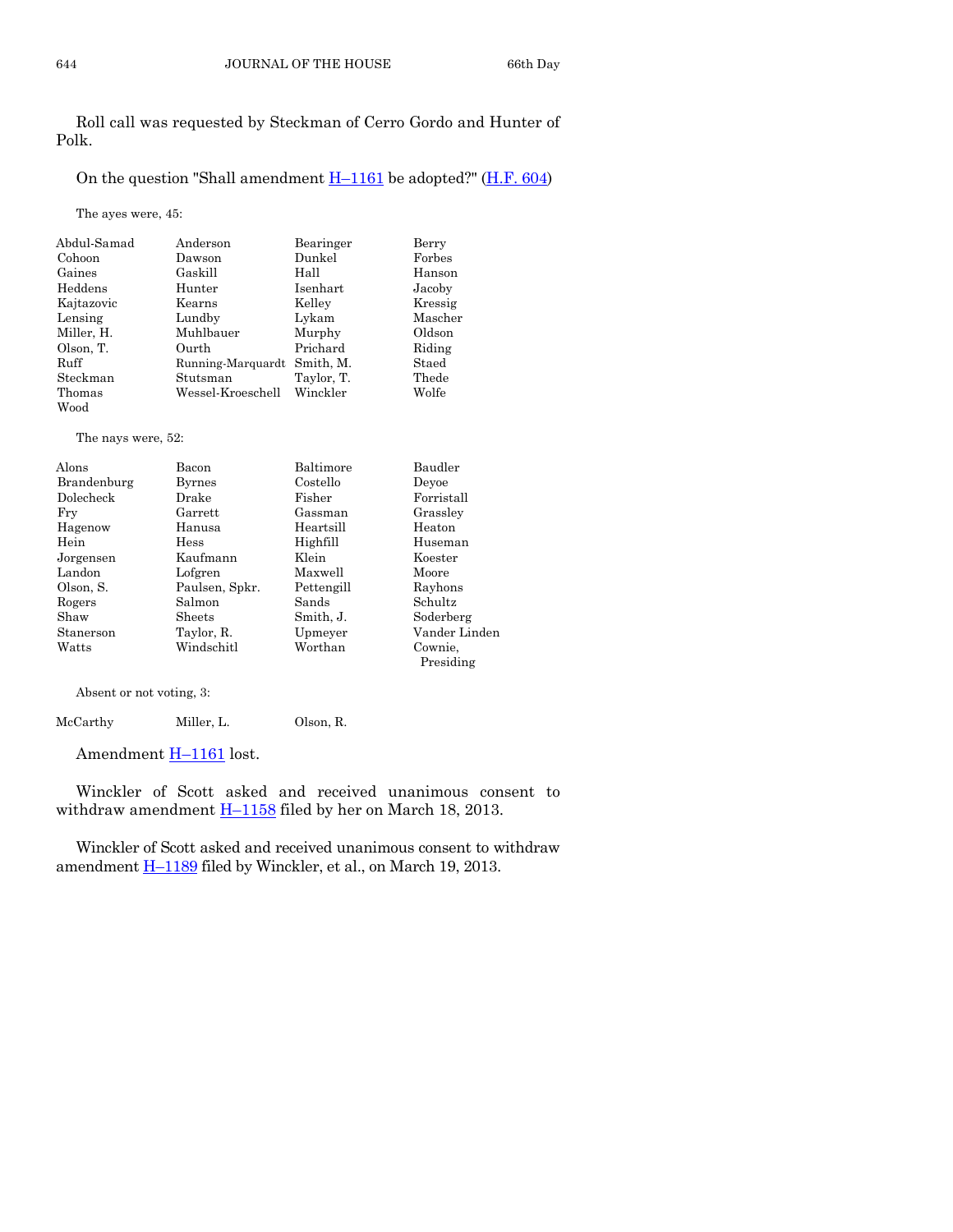Dolecheck of Ringgold asked and received unanimous consent to withdraw amendment  $H-1135$  $H-1135$  filed by him on March 18, 2013.

Wessel-Kroeschell of Story asked and received unanimous consent to withdraw amendment  $H-1156$  $H-1156$  filed by her on March 18, 2013.

Dolecheck of Ringgold offered amendment H–[1188](http://coolice.legis.state.ia.us/Cool-ICE/default.asp?Category=billinfo&Service=Billbook&frame=1&GA=85&hbill=H1188) filed by him.

Dolecheck of Ringgold offered amendment  $H-1196$ , to amendment H–[1188,](http://coolice.legis.state.ia.us/Cool-ICE/default.asp?Category=billinfo&Service=Billbook&frame=1&GA=85&hbill=H1188) filed by him from the floor and moved its adoption.

Amendment H–[1196,](http://coolice.legis.state.ia.us/Cool-ICE/default.asp?Category=billinfo&Service=Billbook&frame=1&GA=85&hbill=H1196) to amendment H–[1188,](http://coolice.legis.state.ia.us/Cool-ICE/default.asp?Category=billinfo&Service=Billbook&frame=1&GA=85&hbill=H1188) was adopted.

Dolecheck of Ringgold moved the adoption of amendment  $H-1188$ , as amended.

Amendment H–[1188,](http://coolice.legis.state.ia.us/Cool-ICE/default.asp?Category=billinfo&Service=Billbook&frame=1&GA=85&hbill=H1188) as amended, was adopted.

Hall of Woodbury offered amendment  $H-1193$  $H-1193$  filed by him and moved its adoption.

Amendment H-[1193](http://coolice.legis.state.ia.us/Cool-ICE/default.asp?Category=billinfo&Service=Billbook&frame=1&GA=85&hbill=H1193) lost.

Dolecheck of Ringgold moved that the bill be read a last time now and placed upon its passage which motion prevailed and the bill was read a last time.

On the question "Shall the bill pass?" ([H.F. 604\)](http://coolice.legis.state.ia.us/Cool-ICE/default.asp?Category=billinfo&Service=Billbook&frame=1&GA=85&hbill=HF604)

The ayes were, 52:

| Alons       | Bacon          | Baltimore  | Baudler       |
|-------------|----------------|------------|---------------|
| Brandenburg | <b>Byrnes</b>  | Costello   | Devoe         |
| Dolecheck   | Drake          | Fisher     | Forristall    |
| Fry         | Garrett        | Gassman    | Grassley      |
| Hagenow     | Hanusa         | Heartsill  | Heaton        |
| Hein        | Hess           | Highfill   | Huseman       |
| Jorgensen   | Kaufmann       | Klein      | Koester       |
| Landon      | Lofgren        | Maxwell    | Moore         |
| Olson, S.   | Paulsen, Spkr. | Pettengill | Rayhons       |
| Rogers      | Salmon         | Sands      | Schultz       |
| Shaw        | Sheets         | Smith, J.  | Soderberg     |
| Stanerson   | Taylor, R.     | Upmeyer    | Vander Linden |
| Watts       | Windschitl     | Worthan    | Cownie.       |
|             |                |            | Presiding     |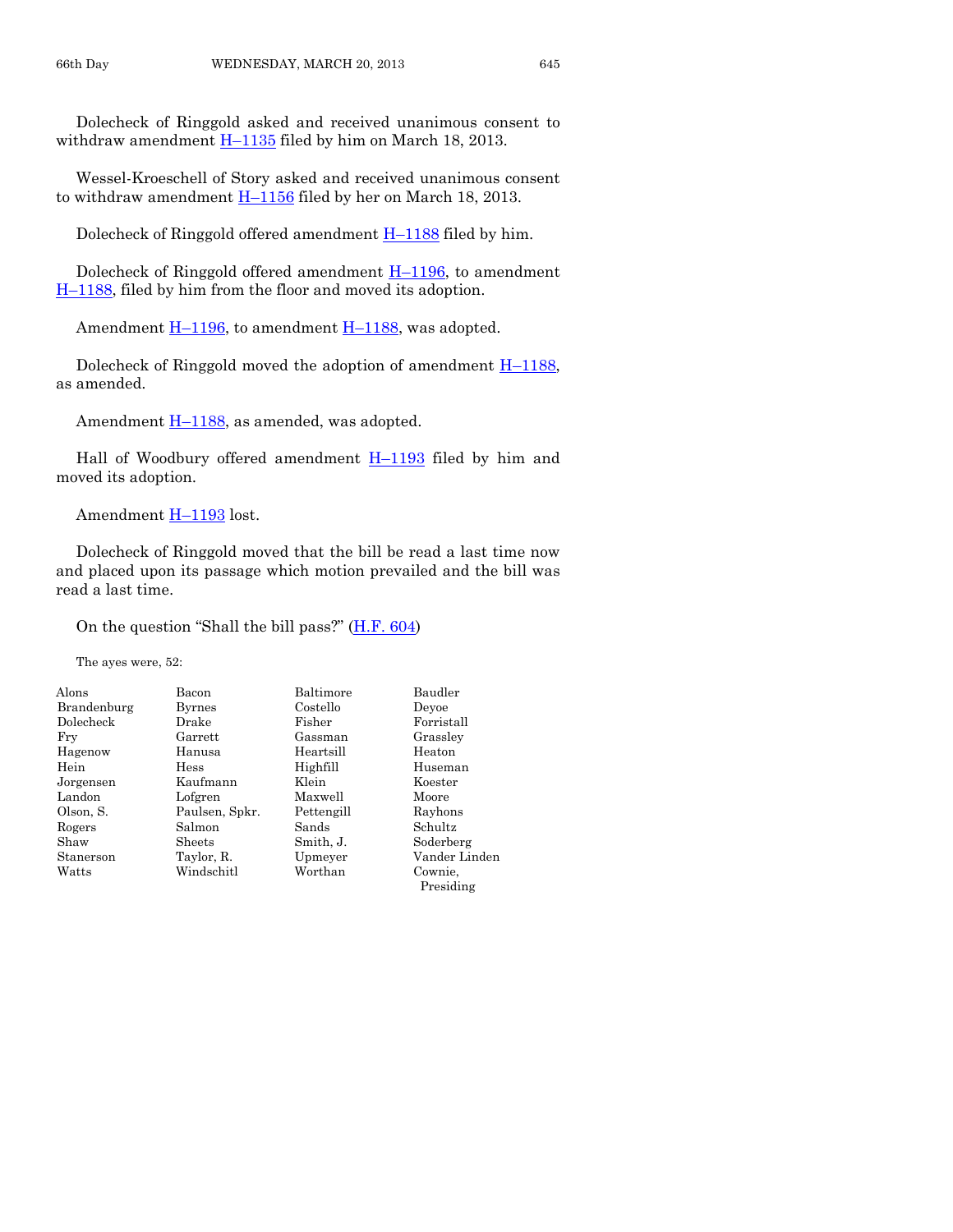The nays were, 45:

| Abdul-Samad | Anderson          | Bearinger  | Berry   |
|-------------|-------------------|------------|---------|
| Cohoon      | Dawson            | Dunkel     | Forbes  |
| Gaines      | Gaskill           | Hall       | Hanson  |
| Heddens     | Hunter            | Isenhart   | Jacoby  |
| Kajtazovic  | Kearns            | Kelley     | Kressig |
| Lensing     | Lundby            | Lykam      | Mascher |
| Miller, H.  | Muhlbauer         | Murphy     | Oldson  |
| Olson, T.   | Ourth             | Prichard   | Riding  |
| Ruff        | Running-Marquardt | Smith, M.  | Staed   |
| Steckman    | Stutsman          | Taylor, T. | Thede   |
| Thomas      | Wessel-Kroeschell | Winckler   | Wolfe   |
| Wood        |                   |            |         |

Absent or not voting, 3:

McCarthy Miller, L. Olson, R.

The bill having received a constitutional majority was declared to have passed the House and the title was agreed to.

#### Regular Calendar

**[House File 486,](http://coolice.legis.state.ia.us/Cool-ICE/default.asp?Category=billinfo&Service=Billbook&frame=1&GA=85&hbill=HF486)** a bill for an act relating to persons offering orthotic, prosthetic, and pedorthic services to the public, and relating to the scope of orthotic, prosthetic, and pedorthic services which may be ordered by certain health care providers, and including transition provisions, was taken up for consideration.

Koester of Polk moved that the bill be read a last time now and placed upon its passage which motion prevailed and the bill was read a last time.

On the question "Shall the bill pass?"  $(H.F. 486)$  $(H.F. 486)$ 

The ayes were, 97:

| Abdul-Samad | Alons         | Anderson  | Bacon      |
|-------------|---------------|-----------|------------|
| Baltimore   | Baudler       | Bearinger | Berry      |
| Brandenburg | <b>Byrnes</b> | Cohoon    | Costello   |
| Dawson      | Devoe         | Dolecheck | Drake      |
| Dunkel      | Fisher        | Forbes    | Forristall |
| Fry         | Gaines        | Garrett   | Gaskill    |
| Gassman     | Grassley      | Hagenow   | Hall       |
| Hanson      | Hanusa        | Heartsill | Heaton     |
| Heddens     | Hein          | Hess      | Highfill   |
| Hunter      | Huseman       | Isenhart  | Jacoby     |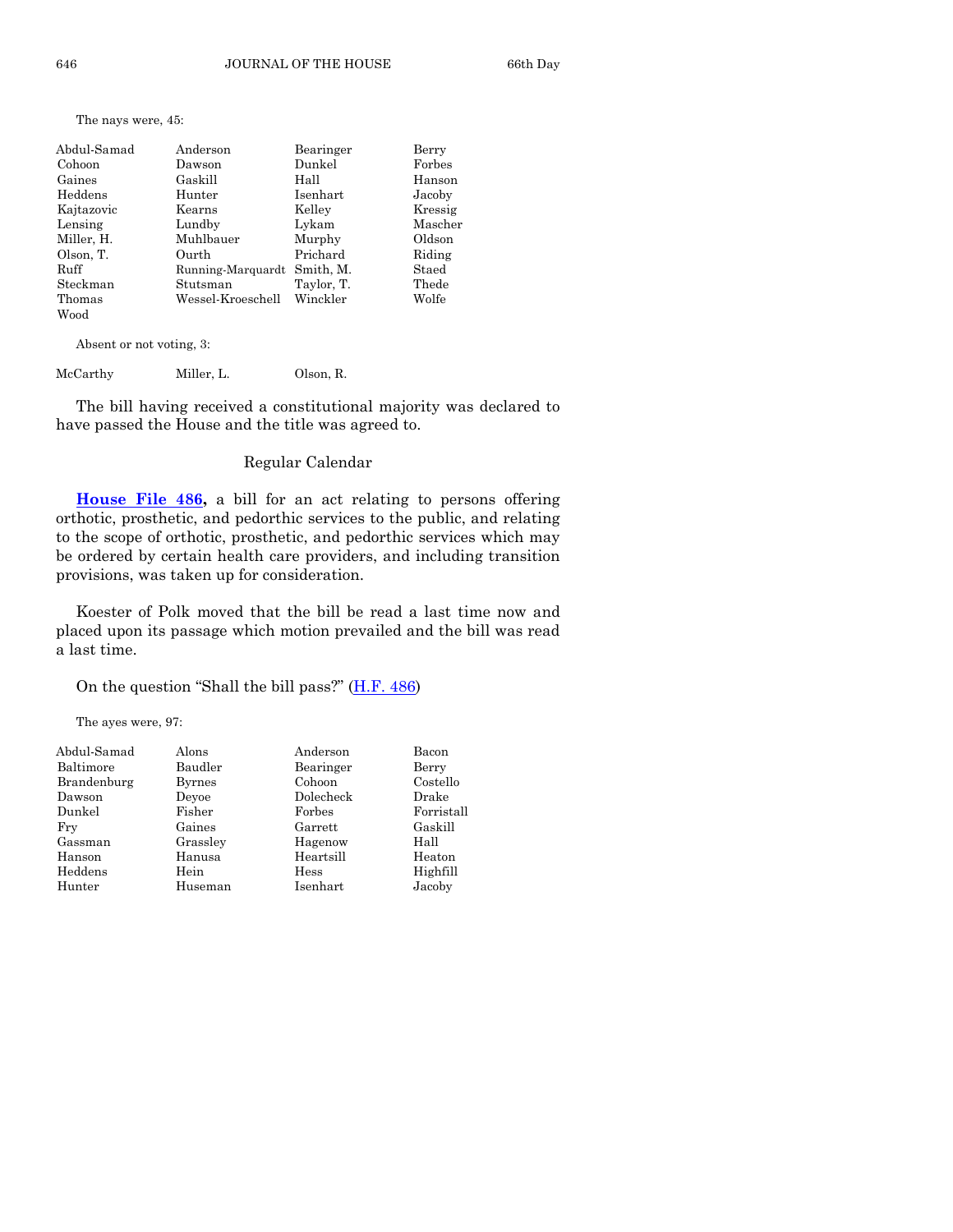| Jorgensen                | Kajtazovic | Kaufmann          | Kearns         |  |
|--------------------------|------------|-------------------|----------------|--|
| Kellev                   | Klein      | Koester           | Kressig        |  |
| Landon                   | Lensing    | Lofgren           | Lundby         |  |
| Lykam                    | Mascher    | Maxwell           | Miller, H.     |  |
| Moore                    | Muhlbauer  | Murphy            | Oldson         |  |
| Olson, S.                | Olson, T.  | Ourth             | Paulsen, Spkr. |  |
| Pettengill               | Prichard   | Rayhons           | Riding         |  |
| Rogers                   | Ruff       | Running-Marquardt | Salmon         |  |
| Sands                    | Schultz    | Shaw              | Sheets         |  |
| Smith, J.                | Smith, M.  | Soderberg         | Staed          |  |
| Stanerson                | Steckman   | Stutsman          | Taylor, R.     |  |
| Taylor, T.               | Thede      | Thomas            | Upmeyer        |  |
| Vander Linden            | Watts      | Wessel-Kroeschell | Winckler       |  |
| Windschitl               | Wolfe      | Wood              | Worthan        |  |
| Cownie.                  |            |                   |                |  |
| Presiding                |            |                   |                |  |
| The nays were, none.     |            |                   |                |  |
| Absent or not voting, 3: |            |                   |                |  |

McCarthy Miller, L. Olson, R.

The bill having received a constitutional majority was declared to have passed the House and the title was agreed to.

Speaker Paulsen in the chair at 9:01 p.m.

**[House File 531,](http://coolice.legis.state.ia.us/Cool-ICE/default.asp?Category=billinfo&Service=Billbook&frame=1&GA=85&hbill=HF531)** a bill for an act relating to programs and accounts administered by the college student aid commission, was taken up for consideration.

Stanerson of Linn moved that the bill be read a last time now and placed upon its passage which motion prevailed and the bill was read a last time.

On the question "Shall the bill pass?" ([H.F. 531\)](http://coolice.legis.state.ia.us/Cool-ICE/default.asp?Category=billinfo&Service=Billbook&frame=1&GA=85&hbill=HF531)

The ayes were, 97:

| Abdul-Samad | Alons         | Anderson  | Bacon     |
|-------------|---------------|-----------|-----------|
| Baltimore   | Baudler       | Bearinger | Berry     |
| Brandenburg | <b>Byrnes</b> | Cohoon    | Costello  |
| Cownie      | Dawson        | Devoe     | Dolecheck |
| Drake       | Dunkel        | Fisher    | Forbes    |
| Forristall  | Fry           | Gaines    | Garrett   |
| Gaskill     | Gassman       | Grassley  | Hagenow   |
| Hall        | Hanson        | Hanusa    | Heartsill |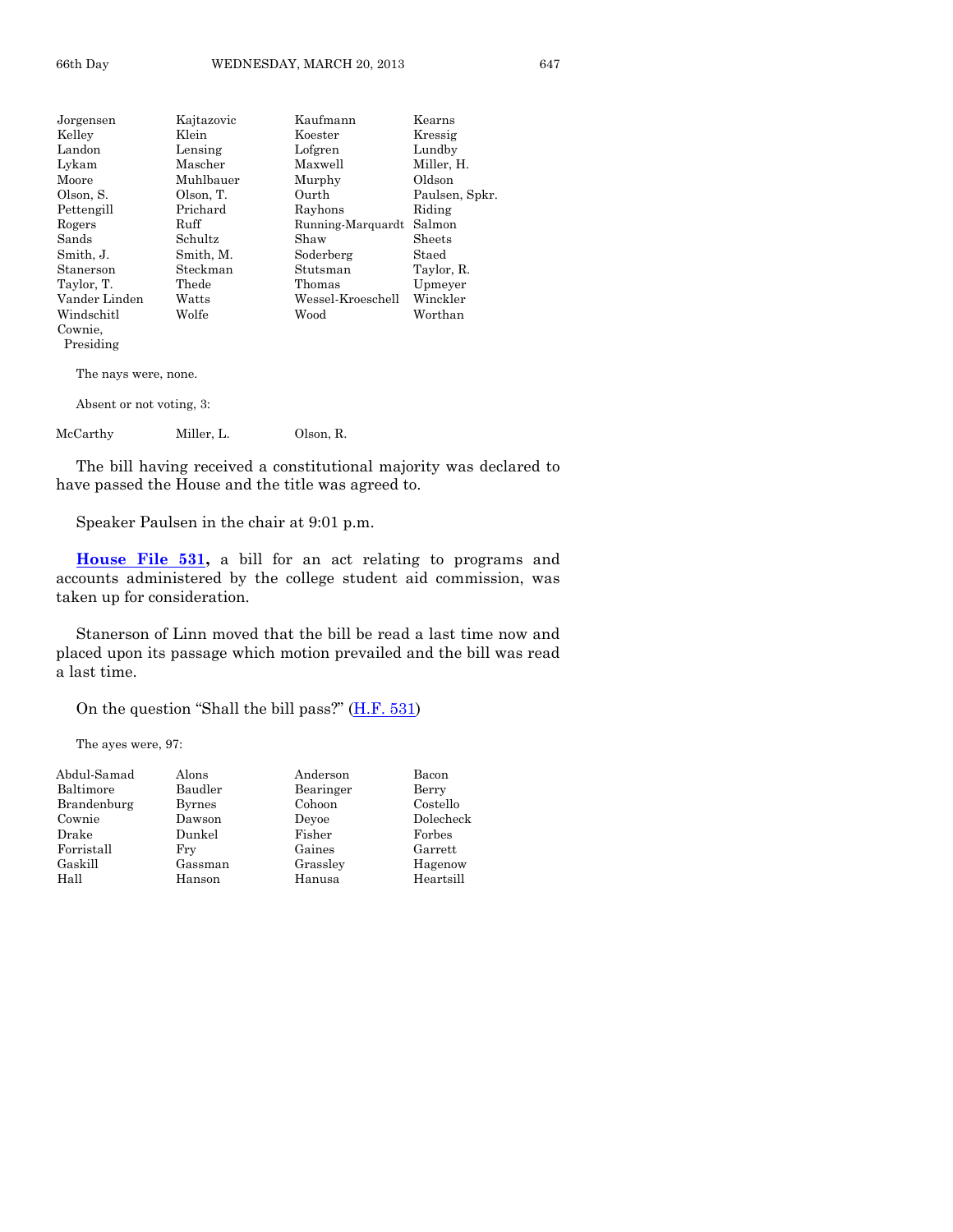| Heaton        | $\rm Heddens$ | Hein              | Hess       |
|---------------|---------------|-------------------|------------|
| Highfill      | Hunter        | Huseman           | Isenhart   |
| Jacoby        | Jorgensen     | Kajtazovic        | Kaufmann   |
| Kearns        | Kelley        | Klein             | Koester    |
| Kressig       | Landon        | Lensing           | Lofgren    |
| Lundby        | Lykam         | Mascher           | Maxwell    |
| Miller, H.    | Moore         | Muhlbauer         | Murphy     |
| Oldson        | Olson, S.     | Olson, T.         | Ourth      |
| Pettengill    | Prichard      | Rayhons           | Riding     |
| Rogers        | Ruff          | Running-Marquardt | Salmon     |
| Sands         | Schultz       | Shaw              | Sheets     |
| Smith, J.     | Smith, M.     | Soderberg         | Staed      |
| Stanerson     | Steckman      | Stutsman          | Taylor, R. |
| Taylor, T.    | Thede         | Thomas            | Upmeyer    |
| Vander Linden | Watts         | Wessel-Kroeschell | Winckler   |
| Windschitl    | Wolfe         | Wood              | Worthan    |
| Mr. Speaker   |               |                   |            |
| Paulsen       |               |                   |            |
|               |               |                   |            |

The nays were, none.

Absent or not voting, 3:

McCarthy Miller, L. Olson, R.

The bill having received a constitutional majority was declared to have passed the House and the title was agreed to.

**[House File 550,](http://coolice.legis.state.ia.us/Cool-ICE/default.asp?Category=billinfo&Service=Billbook&frame=1&GA=85&hbill=HF550)** a bill for an act relating to record checks of prospective and current health care employees and certain students, was taken up for consideration.

Hunter of Polk asked and received unanimous consent to withdraw amendment  $\underline{H-1085}$  $\underline{H-1085}$  $\underline{H-1085}$  filed by him on March 13, 2013.

Heaton of Henry asked and received unanimous consent to withdraw amendment  $H-1183$  $H-1183$  filed by him on March 19, 2013.

Heaton of Henry offered amendment  $H-1192$  $H-1192$  filed by him and moved its adoption.

Amendment  $H-1192$  $H-1192$  was adopted.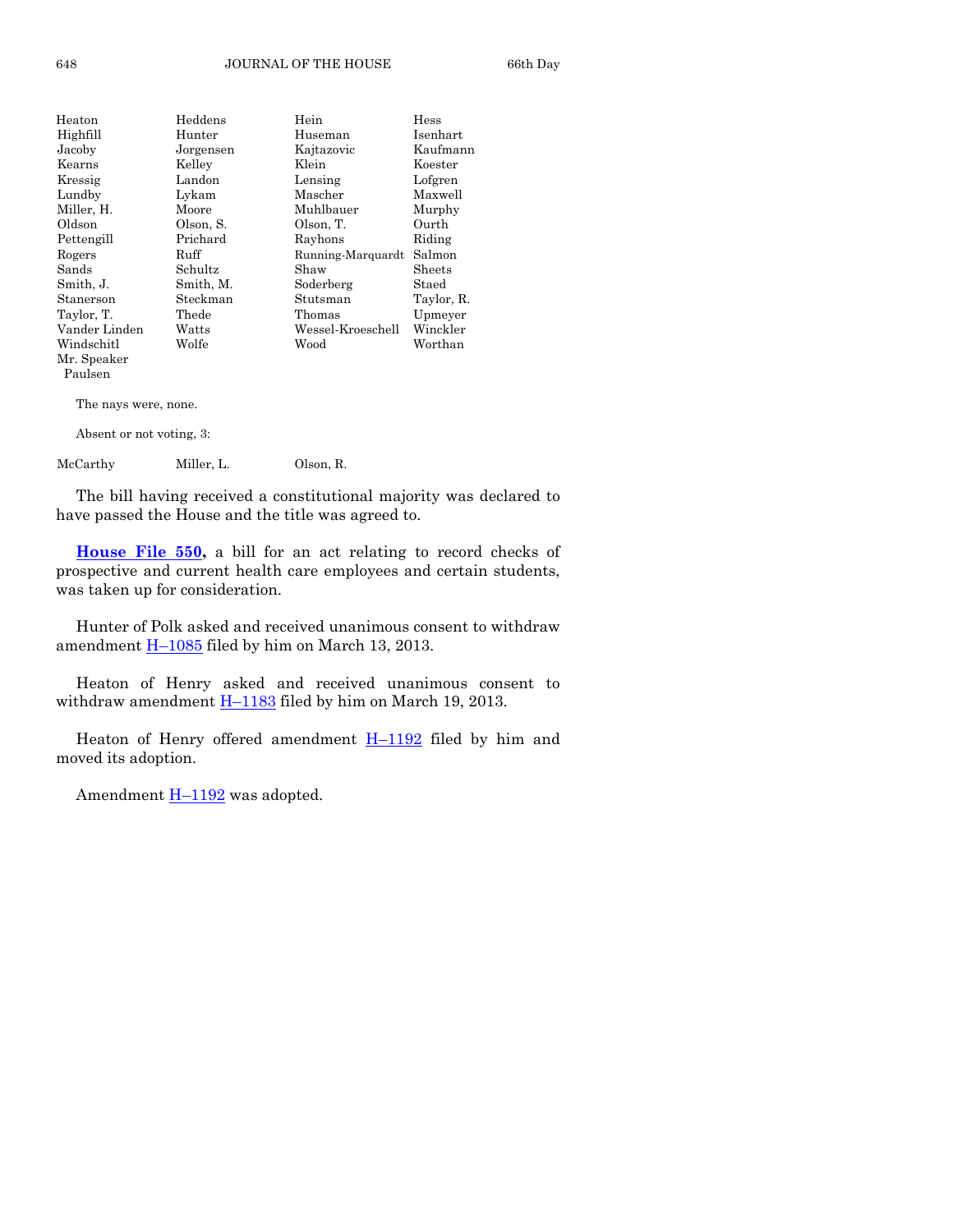#### [SENATE FILE 347](http://coolice.legis.state.ia.us/Cool-ICE/default.asp?Category=billinfo&Service=Billbook&frame=1&GA=85&hbill=SF347) SUBSTITUTED FOR [HOUSE FILE 550](http://coolice.legis.state.ia.us/Cool-ICE/default.asp?Category=billinfo&Service=Billbook&frame=1&GA=85&hbill=HF550)

Heaton of Henry asked and received unanimous consent to substitute [Senate File 347](http://coolice.legis.state.ia.us/Cool-ICE/default.asp?Category=billinfo&Service=Billbook&frame=1&GA=85&hbill=SF347) for [House File 550.](http://coolice.legis.state.ia.us/Cool-ICE/default.asp?Category=billinfo&Service=Billbook&frame=1&GA=85&hbill=HF550)

#### Unfinished Business Calendar

**[Senate File 347,](http://coolice.legis.state.ia.us/Cool-ICE/default.asp?Category=billinfo&Service=Billbook&frame=1&GA=85&hbill=SF347)** a bill for an act relating to record checks of prospective and current health care employees and certain students and including effective date and applicability provisions, was taken up for consideration.

Heaton of Henry moved that the bill be read a last time now and placed upon its passage which motion prevailed and the bill was read a last time.

On the question "Shall the bill pass?" ([S.F. 347\)](http://coolice.legis.state.ia.us/Cool-ICE/default.asp?Category=billinfo&Service=Billbook&frame=1&GA=85&hbill=SF347)

The ayes were, 97:

| Abdul-Samad   | Alons         | Anderson          | Bacon           |
|---------------|---------------|-------------------|-----------------|
| Baltimore     | Baudler       | Bearinger         | Berry           |
| Brandenburg   | <b>Byrnes</b> | Cohoon            | Costello        |
| Cownie        | Dawson        | Deyoe             | Dolecheck       |
| Drake         | Dunkel        | Fisher            | Forbes          |
| Forristall    | Fry           | Gaines            | Garrett         |
| Gaskill       | Gassman       | Grassley          | Hagenow         |
| Hall          | Hanson        | Hanusa            | Heartsill       |
| Heaton        | Heddens       | Hein              | Hess            |
| Highfill      | Hunter        | Huseman           | <b>Isenhart</b> |
| Jacoby        | Jorgensen     | Kajtazovic        | Kaufmann        |
| Kearns        | Kelley        | Klein             | Koester         |
| Kressig       | Landon        | Lensing           | Lofgren         |
| Lundby        | Lykam         | Mascher           | Maxwell         |
| Miller, H.    | Moore         | Muhlbauer         | Murphy          |
| Oldson        | Olson, S.     | Olson, T.         | Ourth           |
| Pettengill    | Prichard      | Rayhons           | Riding          |
| Rogers        | Ruff          | Running-Marquardt | Salmon          |
| Sands         | Schultz       | Shaw              | Sheets          |
| Smith, J.     | Smith, M.     | Soderberg         | Staed           |
| Stanerson     | Steckman      | Stutsman          | Taylor, R.      |
| Taylor, T.    | Thede         | Thomas            | Upmeyer         |
| Vander Linden | Watts         | Wessel-Kroeschell | Winckler        |
| Windschitl    | Wolfe         | Wood              | Worthan         |
| Mr. Speaker   |               |                   |                 |
| Paulsen       |               |                   |                 |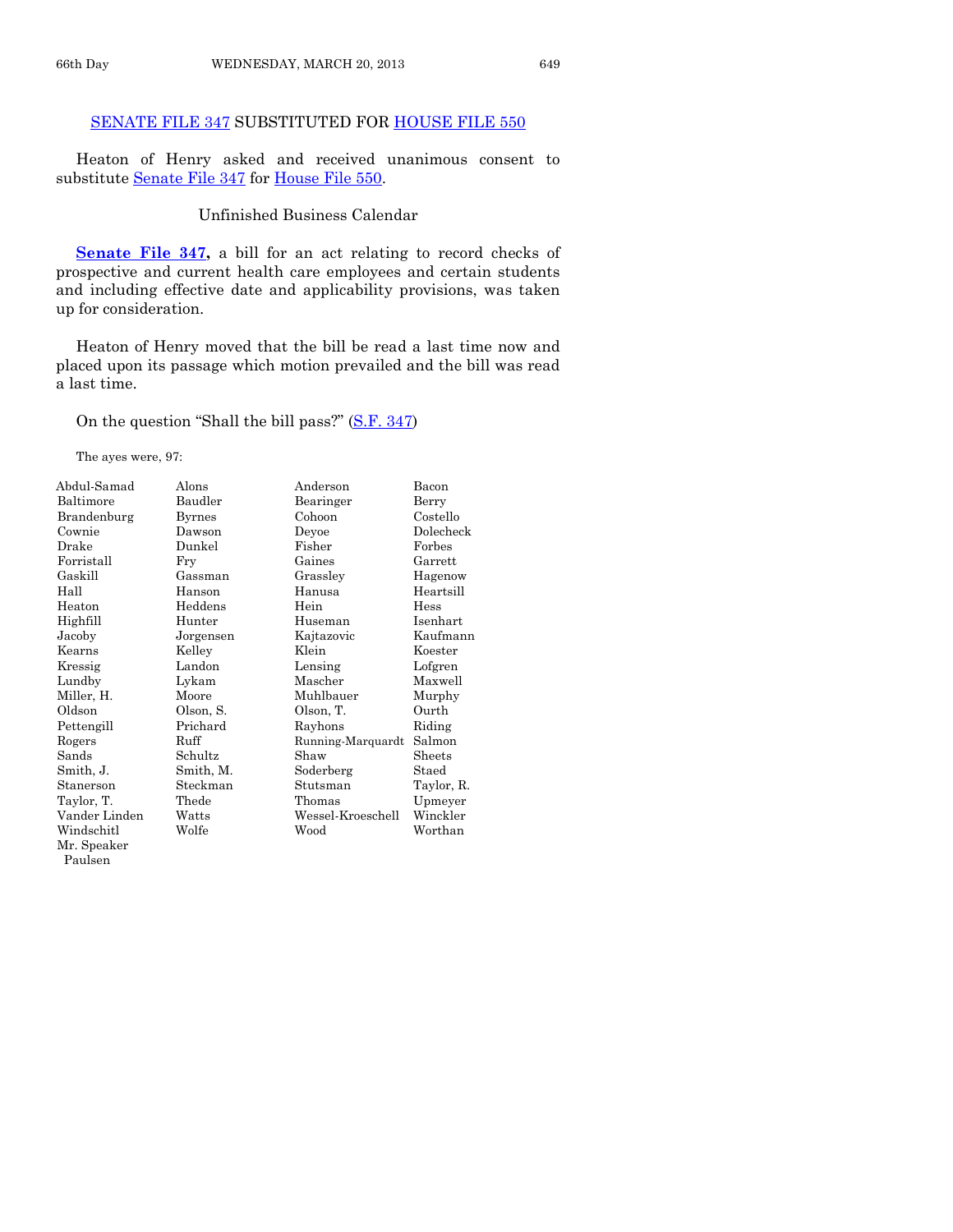The nays were, none.

Absent or not voting, 3:

McCarthy Miller, L. Olson, R.

The bill having received a constitutional majority was declared to have passed the House and the title was agreed to.

#### [HOUSE FILE 550](http://coolice.legis.state.ia.us/Cool-ICE/default.asp?Category=billinfo&Service=Billbook&frame=1&GA=85&hbill=HF550) WITHDRAWN

Heaton of Henry asked and received unanimous consent to withdraw [House File 550](http://coolice.legis.state.ia.us/Cool-ICE/default.asp?Category=billinfo&Service=Billbook&frame=1&GA=85&hbill=HF550) from further consideration by the House.

#### Regular Calendar

**[House File 565,](http://coolice.legis.state.ia.us/Cool-ICE/default.asp?Category=billinfo&Service=Billbook&frame=1&GA=85&hbill=HF565)** a bill for an act relating to mechanic's liens and the mechanics' notice and lien registry, was taken up for consideration.

Baltimore of Boone offered amendment  $H-1180$  $H-1180$  filed by him and moved its adoption.

Amendment  $H-1180$  $H-1180$  was adopted.

Baltimore of Boone moved that the bill be read a last time now and placed upon its passage which motion prevailed and the bill was read a last time.

On the question "Shall the bill pass?" ([H.F. 565\)](http://coolice.legis.state.ia.us/Cool-ICE/default.asp?Category=billinfo&Service=Billbook&frame=1&GA=85&hbill=HF565)

The ayes were, 97:

| Alons         | Anderson   | Bacon     |
|---------------|------------|-----------|
| Baudler       | Bearinger  | Berry     |
| <b>Byrnes</b> | Cohoon     | Costello  |
| Dawson        | Devoe      | Dolecheck |
| Dunkel        | Fisher     | Forbes    |
| Fry           | Gaines     | Garrett   |
| Gassman       | Grassley   | Hagenow   |
| Hanson        | Hanusa     | Heartsill |
| Heddens       | Hein       | Hess      |
| Hunter        | Huseman    | Isenhart  |
| Jorgensen     | Kajtazovic | Kaufmann  |
| Kelley        | Klein      | Koester   |
| Landon        | Lensing    | Lofgren   |
| Lykam         | Mascher    | Maxwell   |
|               |            |           |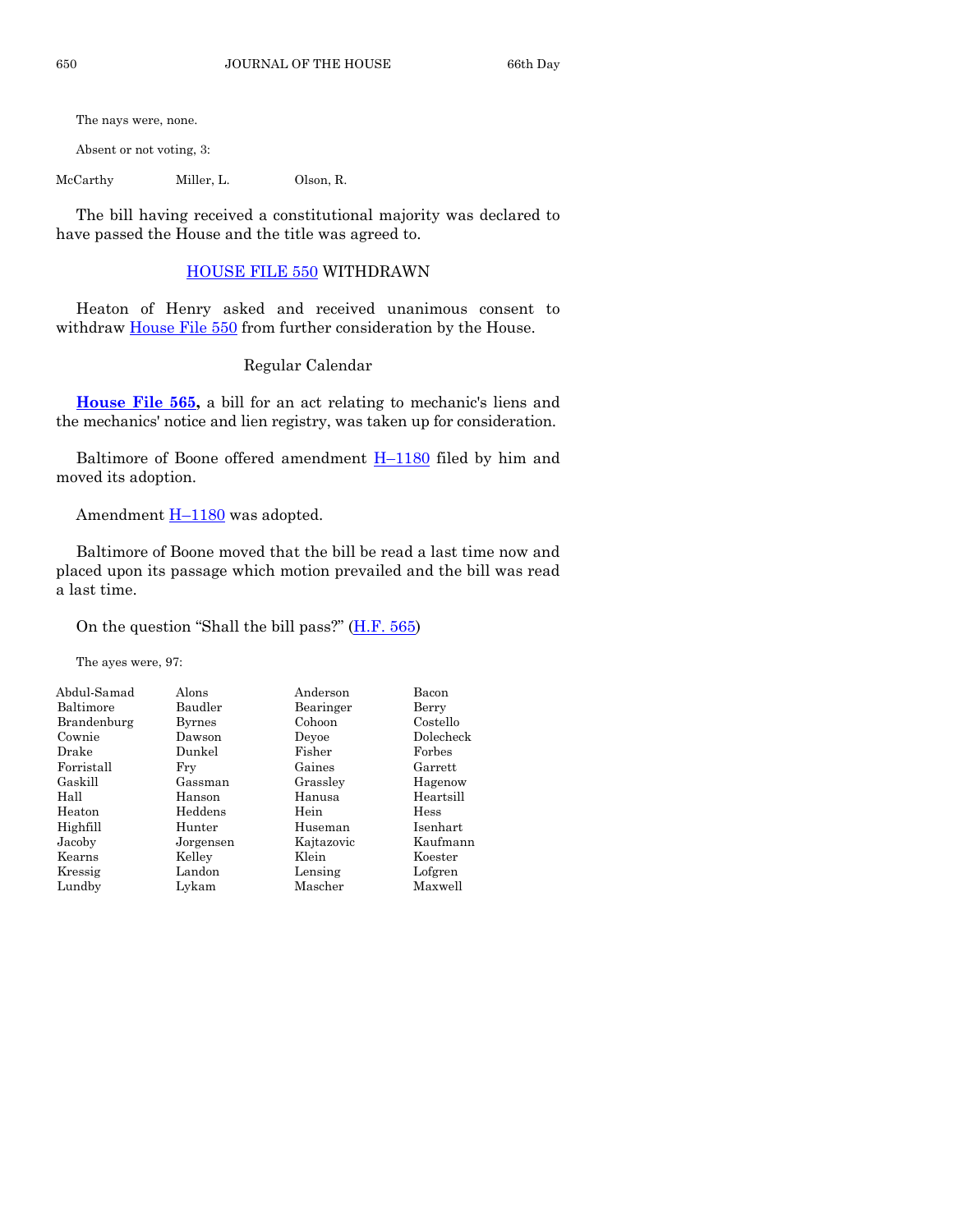| Miller, H.    | Moore     | Muhlbauer         | Murphy     |
|---------------|-----------|-------------------|------------|
| Oldson        | Olson, S. | Olson, T.         | Ourth      |
| Pettengill    | Prichard  | Rayhons           | Riding     |
| Rogers        | Ruff      | Running-Marquardt | Salmon     |
| Sands         | Schultz   | Shaw              | Sheets     |
| Smith, J.     | Smith, M. | Soderberg         | Staed      |
| Stanerson     | Steckman  | Stutsman          | Taylor, R. |
| Taylor, T.    | Thede     | Thomas            | Upmeyer    |
| Vander Linden | Watts     | Wessel-Kroeschell | Winckler   |
| Windschitl    | Wolfe     | Wood              | Worthan    |
| Mr. Speaker   |           |                   |            |
| Paulsen       |           |                   |            |

The nays were, none.

Absent or not voting, 3:

McCarthy Miller, L. Olson, R.

The bill having received a constitutional majority was declared to have passed the House and the title was agreed to.

#### IMMEDIATE MESSAGES

Upmeyer of Cerro Gordo asked and received unanimous consent that the following bills be immediately messaged to the Senate: **House Files 486, 531, 565, 602, 603, 604** and **[Senate File 347.](http://coolice.legis.state.ia.us/Cool-ICE/default.asp?Category=billinfo&Service=Billbook&frame=1&GA=85&hbill=SF347)**

#### LEAVE OF ABSENCE

Leave of absence was granted during voting as follows:

McCarthy of Polk Miller, L. of Scott Olson, R. of Polk

Baltimore of Boone Heartsill of Marion

#### SPONSORS ADDED

The following Representatives requested to be added as sponsors of amendment **H**-[1160](http://coolice.legis.state.ia.us/Cool-ICE/default.asp?Category=billinfo&Service=Billbook&frame=1&GA=85&hbill=H1160) to [House File 604:](http://coolice.legis.state.ia.us/Cool-ICE/default.asp?Category=billinfo&Service=Billbook&frame=1&GA=85&hbill=HF604)

Isenhart of Dubuque Hunter of Polk Cohoon of Des Moines<br>
Dawson of Woodbury<br>
Riding of Polk<br>
Riding of Polk Dawson of Woodbury Kressig of Black Hawk Anderson of Polk<br>Running-Marquardt of Linn Kajtazovic of Black Hawk Running-Marquardt of Linn Murphy of Dubuque Bearinger of Fayette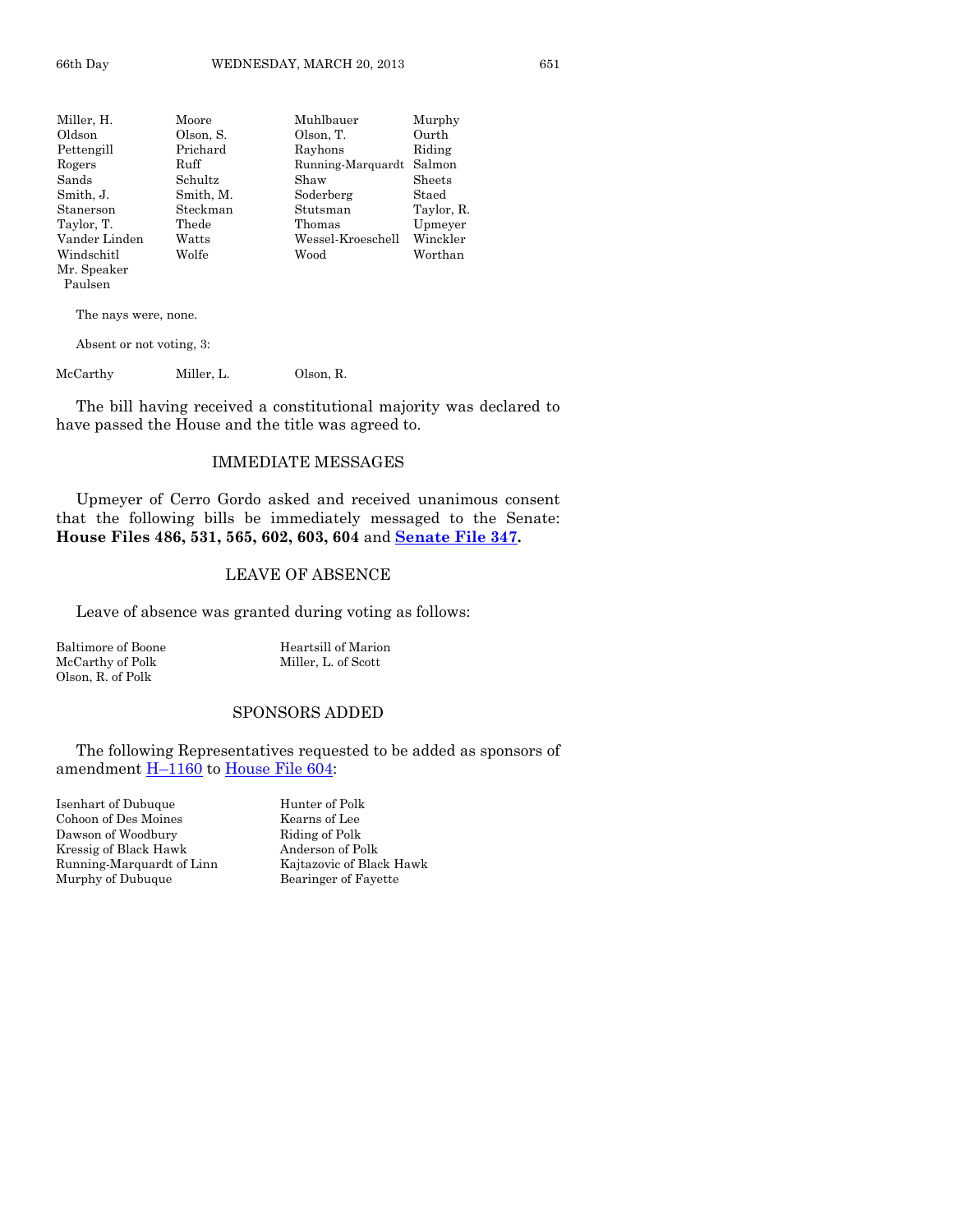M. Smith of Marshall Lykam of Scott<br>Thomas of Clavton Forbes of Polk Thomas of Clayton Staed of Linn Wood of Scott T. Olson of Linn Oldson of Polk Kelley of Jasper

Ruff of Clayton T. Taylor of Linn Hall of Woodbury Berry of Black Hawk H. Miller of Webster Muhlbauer of Crawford

#### SPONSORS ADDED

#### The following Representatives requested to be added as sponsors of [House Resolution 20:](http://coolice.legis.state.ia.us/Cool-ICE/default.asp?Category=billinfo&Service=Billbook&frame=1&GA=85&hbill=HR20)

Worthan of Buena Vista Soderberg of Plymouth Deyoe of Story Rayhons of Hancock Hagenow of Polk Bacon of Story Costello of Mills Kaufmann of Cedar Hess of Clay Landon of Polk J. Smith of Dickinson Hall of Woodbury Pettengill of Benton Shaw of Pocahontas Schultz of Crawford Lofgren of Muscatine<br>Baudler of Adair Fisher of Tama Baudler of Adair Fisher of Tama<br>Sheets of Appanoose Alons of Sioux Sheets of Appanoose<br>Garrett of Warren Ruff of Clayton Dunkel of Dubuque Highfill of Polk Fry of Clarke Steckman of Cerro Gordo S. Olson of Clinton Berry of Black Hawk Heaton of Henry Salmon of Black Hawk Windschitl of Harrison Prichard of Floyd<br>
M. Smith of Marshall<br>
Hanson of Jefferson M. Smith of Marshall H. Miller of Webster Oldson of Polk Running-Marquardt of Linn Isenhart of Dubuque Wolfe of Clinton Bearinger of Fayette Gaines of Polk Abdul-Samad of Polk<br>Kressig of Black Hawk Anderson of Polk Kressig of Black Hawk Anderson of Polk<br>Klein of Washington T. Taylor of Linn Klein of Washington Heddens of Story Kearns of Lee Stutsman of Johnson Wessel-Kroeschell of Story Upmeyer of Cerro Gordo Cohoon of Des Moines Cownie of Polk Forbes of Polk<br>Mascher of Johnson Muhlbauer of ( Lykam of Scott Murphy of Dubuque Dolecheck of Ringgold Gassman of Winnebago Heartsill of Marion Sands of Louisa **Huseman** of Cherokee

Stanerson of Linn Moore of Jackson Brandenburg of Pottawattamie Jorgensen of Woodbury Forristall of Pottawattamie Dawson of Woodbury Kelley of Jasper Vander Linden of Mahaska Muhlbauer of Crawford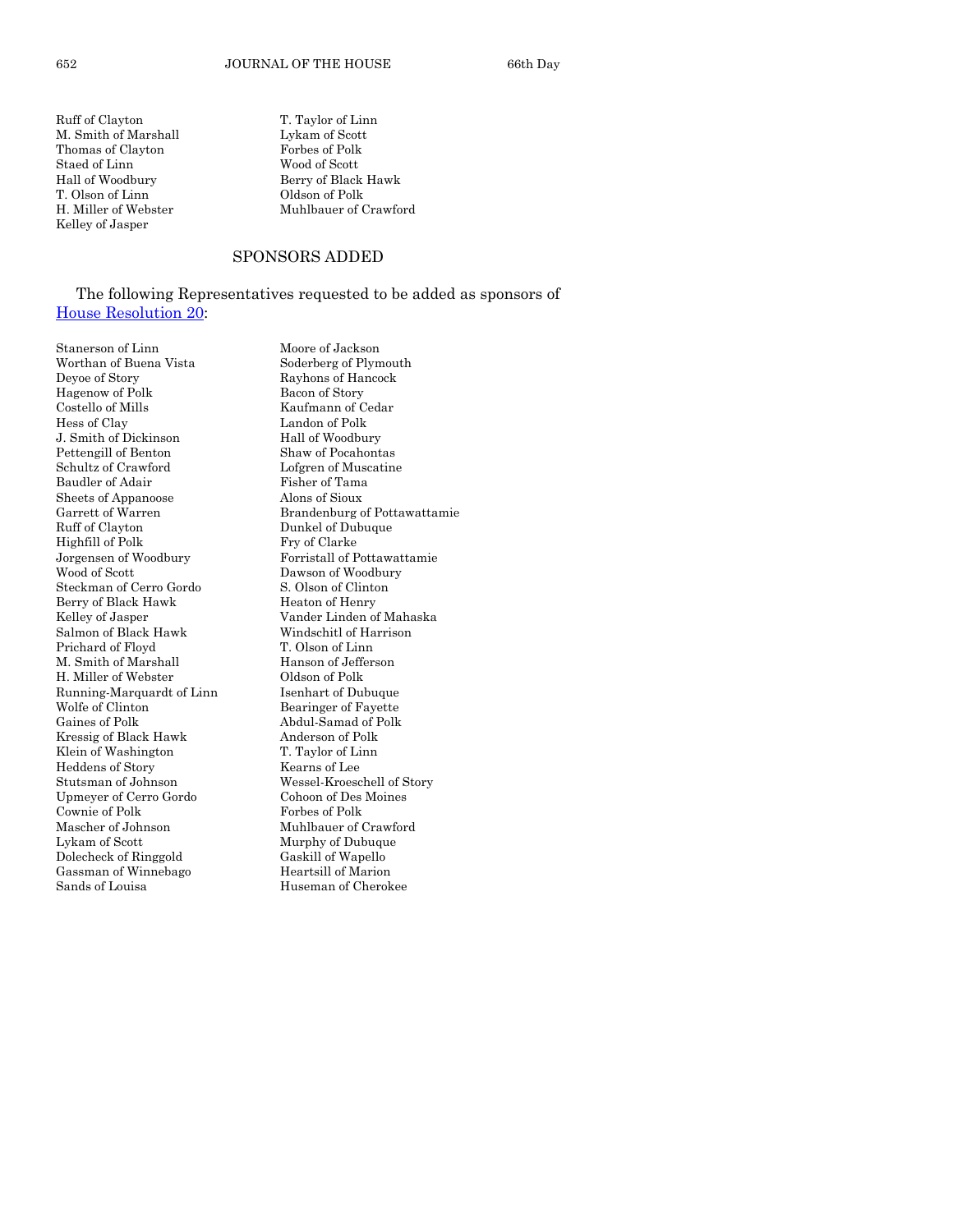Staed of Linn Curth of Warren<br>Thede of Scott Kajtazovic of Bla Rogers of Black Hawk Paulsen of Linn Baltimore of Boone Koester of Polk

Kajtazovic of Black Hawk<br>Lensing of Johnson

#### EXPLANATION OF VOTE

On March 20, 2013, I inadvertently voted "aye" on amendment H–[1172](http://coolice.legis.state.ia.us/Cool-ICE/default.asp?Category=billinfo&Service=Billbook&frame=1&GA=85&hbill=H1172) to [House File 603](http://coolice.legis.state.ia.us/Cool-ICE/default.asp?Category=billinfo&Service=Billbook&frame=1&GA=85&hbill=HF603). I intended to vote "nay".

#### HAGENOW of Polk

#### SUBCOMMITTEE ASSIGNMENTS

#### **[House File 605](http://coolice.legis.state.ia.us/Cool-ICE/default.asp?Category=billinfo&Service=Billbook&frame=1&GA=85&hbill=HF605)**

Judiciary: Heartsill, Chair; Baltimore and Wolfe.

#### **[House File 609](http://coolice.legis.state.ia.us/Cool-ICE/default.asp?Category=billinfo&Service=Billbook&frame=1&GA=85&hbill=HF609)**

Appropriations: Watts, Chair; Highfill and Murphy.

#### **[Senate File 121](http://coolice.legis.state.ia.us/Cool-ICE/default.asp?Category=billinfo&Service=Billbook&frame=1&GA=85&hbill=SF121)**

State Government: Watts, Chair; Grassley and Kajtazovic.

#### **[Senate File 247](http://coolice.legis.state.ia.us/Cool-ICE/default.asp?Category=billinfo&Service=Billbook&frame=1&GA=85&hbill=SF247)**

Agriculture: Klein, Chair; Hein and Kearns.

#### **[Senate File 282](http://coolice.legis.state.ia.us/Cool-ICE/default.asp?Category=billinfo&Service=Billbook&frame=1&GA=85&hbill=SF282)**

Judiciary: Kaufmann, Chair; Dawson and Worthan.

#### **[Senate File 293](http://coolice.legis.state.ia.us/Cool-ICE/default.asp?Category=billinfo&Service=Billbook&frame=1&GA=85&hbill=SF293)**

State Government: Watts, Chair; Grassley and Steckman.

#### **[Senate File 298](http://coolice.legis.state.ia.us/Cool-ICE/default.asp?Category=billinfo&Service=Billbook&frame=1&GA=85&hbill=SF298)**

Judiciary: Windschitl, Chair; Heaton and M. Smith.

#### **[Senate File 316](http://coolice.legis.state.ia.us/Cool-ICE/default.asp?Category=billinfo&Service=Billbook&frame=1&GA=85&hbill=SF316)**

Agriculture: Deyoe, Chair; Klein and Ourth.

#### **[Senate File 342](http://coolice.legis.state.ia.us/Cool-ICE/default.asp?Category=billinfo&Service=Billbook&frame=1&GA=85&hbill=SF342)**

Judiciary: Brandenburg, Chair; Anderson and Garrett.